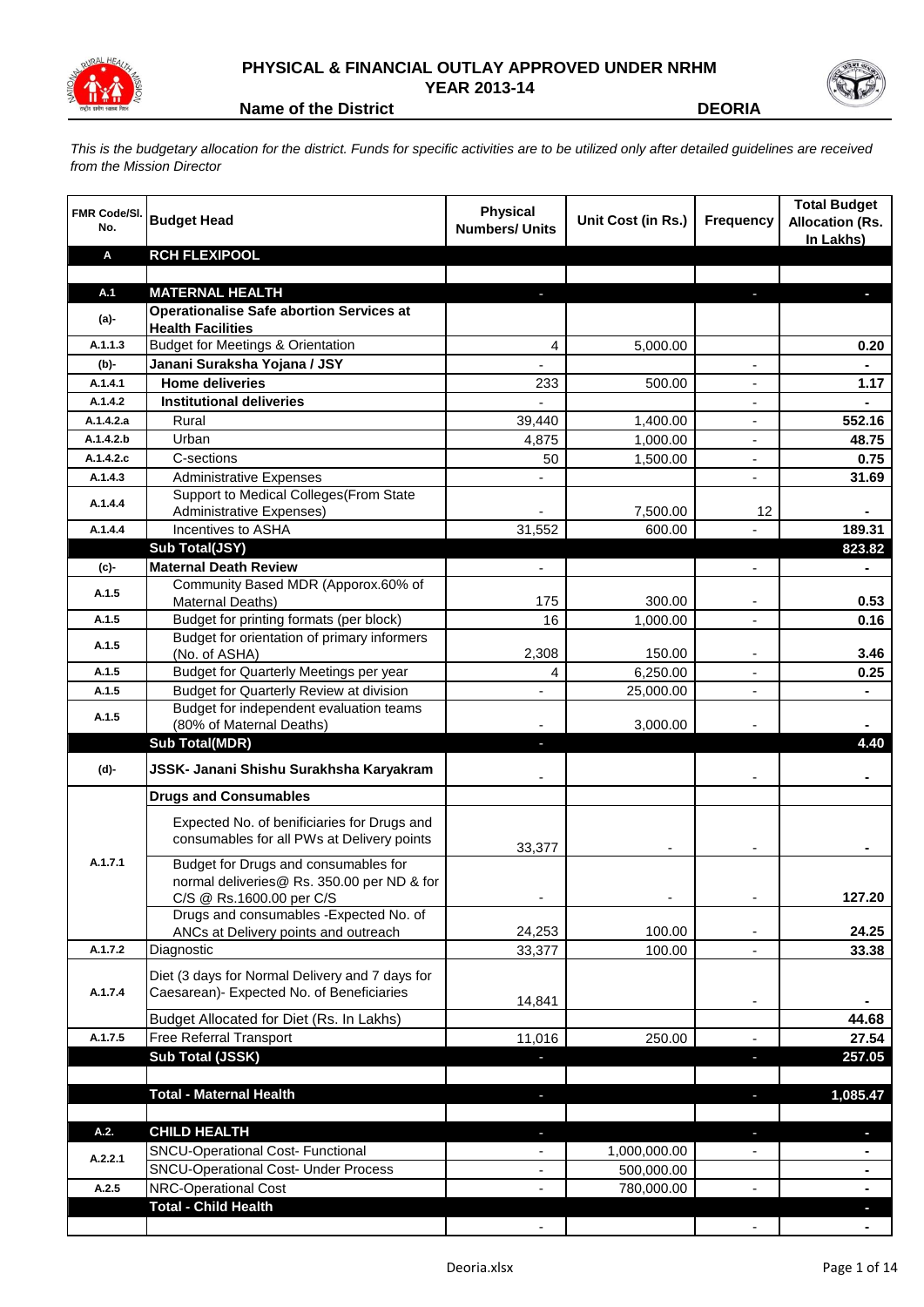| FMR Code/SI.<br>No. | <b>Budget Head</b>                                                                         | <b>Physical</b><br><b>Numbers/ Units</b> | Unit Cost (in Rs.)      | Frequency                                  | <b>Total Budget</b><br><b>Allocation (Rs.</b><br>In Lakhs) |
|---------------------|--------------------------------------------------------------------------------------------|------------------------------------------|-------------------------|--------------------------------------------|------------------------------------------------------------|
| A.3                 | <b>FAMILY PLANNING</b>                                                                     |                                          |                         | ٠                                          |                                                            |
| A.3.1               | <b>Terminal/Limiting Methods</b>                                                           |                                          |                         |                                            |                                                            |
|                     | Orientation workshop, dissemination of                                                     |                                          |                         |                                            |                                                            |
| A.3.1.1             | manuals on FP standards & quality<br>assurance of sterilisation services, fixed day        |                                          |                         |                                            |                                                            |
|                     | planning meeting                                                                           | 1                                        | 25,000.00               |                                            | 0.25                                                       |
| A.3.1.2             | Female Sterilisation Camps Proposed                                                        | 224                                      | 2,000.00                |                                            | 4.48                                                       |
| A.3.1.3             | <b>NSV Camps Proposed</b>                                                                  | 6                                        | 3,500.00                | $\blacksquare$                             | 0.21                                                       |
| A.3.1.4             | <b>Compensation for Female Sterilisation</b>                                               | 14,563                                   | 1,000.00                | $\blacksquare$                             | 145.63                                                     |
| A.3.1.5             | Compensation for male sterilization/NSV                                                    |                                          |                         |                                            |                                                            |
|                     | Acceptance                                                                                 | 25                                       | 1,500.00                | $\overline{a}$                             | 0.38                                                       |
|                     | Orientation Workshop on accreditation of                                                   |                                          |                         |                                            |                                                            |
| A.3.1.6             | private providers to provide sterilization<br>services                                     | 1                                        | 10,000.00               | $\blacksquare$                             | 0.10                                                       |
| A.3.2               | <b>Spacing Methods</b>                                                                     |                                          |                         |                                            |                                                            |
|                     | IUD services at health facilities (including                                               |                                          |                         |                                            |                                                            |
| A.3.2.2             | fixed day services at Sub Centres-L1)                                                      | 31                                       | 3.000.00                |                                            | 0.93                                                       |
|                     | IUD services at health facilities (including                                               |                                          |                         |                                            |                                                            |
| A.3.2.3             | fixed day services at Sub Centre-L1 ) No. of                                               |                                          |                         |                                            |                                                            |
|                     | <b>IUCD</b> insertions                                                                     | 32.820                                   | 20.00                   |                                            | 6.56                                                       |
|                     | POL for Family Planning/ Others (including                                                 |                                          |                         |                                            |                                                            |
| A.3.3               | additional mobility support to surgeon's team                                              |                                          |                         |                                            |                                                            |
|                     | if req)-Budget given according to total nos.<br>of Female Sterilization Camps.             |                                          |                         |                                            |                                                            |
|                     |                                                                                            | 224                                      | 1,000.00                |                                            | 2.24                                                       |
| A.3.5.2             | <b>Performance rewards</b>                                                                 |                                          |                         |                                            |                                                            |
|                     | Division level: Rs. 11.25 Lakh @ Rs.                                                       |                                          |                         |                                            |                                                            |
|                     | 62,500/- per division (Rs.20,000 for 1st, Rs.                                              |                                          |                         |                                            |                                                            |
|                     | 15,000 for 2nd and Rs. 10,000 for 3rd                                                      |                                          |                         |                                            |                                                            |
|                     | position for best performing tubectomy                                                     |                                          |                         |                                            |                                                            |
|                     | surgeon at each division, Rs. 15,000 for best<br>performing NSV surgeon, and Rs.2000/- for |                                          |                         |                                            |                                                            |
|                     | best SN and Rs.500/- for best ANM).                                                        |                                          |                         |                                            |                                                            |
|                     |                                                                                            |                                          | 62,500.00               |                                            |                                                            |
| A.3.5.3             | <b>World Population Day' celebration</b><br>For District level activities                  | $\mathbf{r}$                             |                         | $\blacksquare$                             | $\blacksquare$                                             |
|                     | For Block level activities                                                                 | 1<br>16                                  | 100,000.00<br>10,000.00 | $\overline{\phantom{a}}$<br>$\blacksquare$ | 1.00<br>1.60                                               |
| A.3.5.4             | Other strategies/ activities                                                               |                                          |                         |                                            |                                                            |
|                     | Orientation of district nodal officers for                                                 |                                          |                         |                                            |                                                            |
| A.3.5.4.2           | change in FP Beema Policy-No. of                                                           |                                          |                         |                                            |                                                            |
|                     | Workshops                                                                                  |                                          | 10,000.00               |                                            | 0.10                                                       |
|                     | <b>Total -Family Planning</b>                                                              |                                          |                         |                                            | 163.48                                                     |
|                     |                                                                                            |                                          |                         |                                            |                                                            |
| A.4                 | <b>ADOLESCENT REPRODUCTIVE AND</b>                                                         |                                          |                         |                                            |                                                            |
| A.4.1.4             | <b>SEXUAL HEALTH / ARSH</b><br><b>Operating Expenses</b>                                   |                                          |                         |                                            |                                                            |
|                     | For Existing Clinics                                                                       |                                          | 2,500.00                | 12                                         |                                                            |
| A.4.2               | <b>School Health programme</b>                                                             |                                          |                         |                                            |                                                            |
|                     | Dissemination of Guidelines for School                                                     |                                          |                         |                                            |                                                            |
| A.4.2.1             | Health Programme (14 Nos. for each Block                                                   |                                          |                         |                                            |                                                            |
|                     | and 7 Nos. for District Level)                                                             | 231                                      | 75.00                   | 1                                          | 0.17                                                       |
| A.4.2.2             | Convergence Meeting at Block level (Twice                                                  |                                          |                         |                                            |                                                            |
|                     | in a year)                                                                                 | 16                                       | 2,500.00                | 2                                          | 0.80                                                       |
| A.4.2.3             | Mobility Support (For Block Level)                                                         | 16                                       | 25,000.00               | 6                                          | 24.00                                                      |
| A.4.3               | <b>Other strategies/activities</b>                                                         |                                          |                         |                                            |                                                            |
| A.4.3.2             | <b>Menstrual Hygiene</b><br>No.of Blocks                                                   |                                          |                         |                                            |                                                            |
|                     | No.of ASHAs                                                                                |                                          |                         |                                            |                                                            |
|                     | One Planning & Sensitization meeting at                                                    |                                          |                         |                                            |                                                            |
|                     | Dist.level @Rs.5000/-meeting                                                               |                                          | 5,000.00                |                                            |                                                            |
|                     | One Review & Refresher meeting at                                                          |                                          |                         |                                            |                                                            |
|                     | Dist.level @Rs.5000/-meeting                                                               |                                          | 5,000.00                |                                            |                                                            |
|                     | Reporting Register for District & Blocks                                                   |                                          |                         |                                            |                                                            |
|                     | @Rs.30/-register                                                                           |                                          | 30.00                   |                                            |                                                            |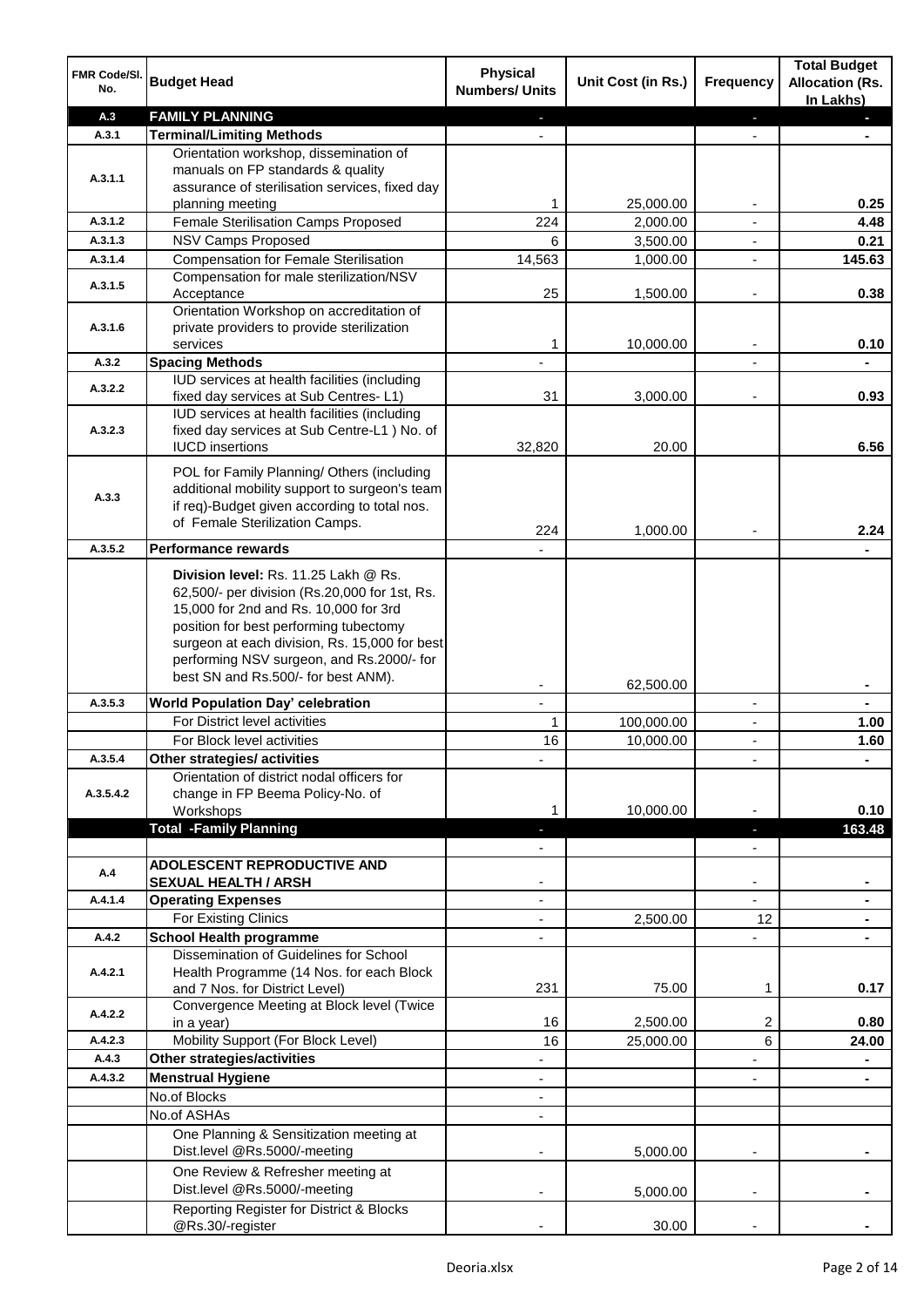| FMR Code/SI.<br>No. | <b>Budget Head</b>                                                                                                                                         | <b>Physical</b><br><b>Numbers/ Units</b> | Unit Cost (in Rs.) | Frequency      | <b>Total Budget</b><br><b>Allocation (Rs.</b><br>In Lakhs) |
|---------------------|------------------------------------------------------------------------------------------------------------------------------------------------------------|------------------------------------------|--------------------|----------------|------------------------------------------------------------|
|                     | Reporting Register for ASHA @Rs.30/-registe                                                                                                                |                                          | 30.00              | $\overline{a}$ |                                                            |
|                     | Storage Almirahs for District & Blocks<br>@Rs.5000/- Almirahs                                                                                              |                                          | 5,000.00           |                |                                                            |
|                     | 2 Flex banner with hanging rod per                                                                                                                         |                                          |                    |                |                                                            |
|                     | block/Dist.@Rs.500/-banner<br><b>Sub-total ARSH</b>                                                                                                        |                                          | 500.00             | ı.             | 24.97                                                      |
|                     |                                                                                                                                                            |                                          |                    |                |                                                            |
| A.5                 | <b>URBAN RCH (focus on Urban slums)</b>                                                                                                                    |                                          |                    | J,             |                                                            |
| A.5.2               | Human Resource for Urban Health                                                                                                                            |                                          |                    |                |                                                            |
| A.5.2.1             | Doctors/Mos                                                                                                                                                | 3                                        | 36,000.00          | 6              | 6.48                                                       |
| A.5.2.4             | <b>ANM</b>                                                                                                                                                 | 3                                        | 9,900.00           | 6              | 1.78                                                       |
| A.5.2.5             | <b>Staff Nurse</b>                                                                                                                                         | 3                                        | 16,500.00          | 6              | 2.97                                                       |
| A.5.2.12            | Sweeper cum Choukidar                                                                                                                                      | 3                                        | 4,950.00           | 6              | 0.89                                                       |
| A.5.3               | Operating expenses for UHP and UHC                                                                                                                         |                                          |                    |                |                                                            |
|                     | Rent @7000/Month/Centre                                                                                                                                    | 3                                        | 7,000.00           | 6              | 1.26                                                       |
|                     | Telephone Bills @ 1000/Month/Centre                                                                                                                        | 3                                        | 1,000.00           | 6              | 0.18                                                       |
|                     | Electricity Bills @ 1500/Month/Centre                                                                                                                      | 3                                        | 1,500.00           | 6              | 0.27                                                       |
|                     | Contingency @ 500/Month/Centre                                                                                                                             | 3                                        | 500.00             | 6              | 0.09                                                       |
|                     | <b>Total- Urban Health</b>                                                                                                                                 |                                          |                    | п              | 13.92                                                      |
|                     |                                                                                                                                                            |                                          |                    |                |                                                            |
| A.7                 | <b>PNDT Activities</b>                                                                                                                                     |                                          |                    |                |                                                            |
| A.7.1               | <b>Support to PC-PNDT Cells</b>                                                                                                                            |                                          |                    |                |                                                            |
|                     | <b>Divisional Level</b>                                                                                                                                    | $\overline{\phantom{a}}$                 |                    |                |                                                            |
|                     | Remuneration of Data Assistant (At Each<br>Division PC-PNDT Cell)                                                                                          |                                          | 17,000.00          | 12             |                                                            |
|                     | Contingency for the operation of cell @<br>Rs.20000/-                                                                                                      |                                          | 20,000.00          | 1              |                                                            |
|                     | One time office setup cost @ Rs.100000/-                                                                                                                   | $\blacksquare$                           | 100,000.00         | 1              |                                                            |
|                     | <b>District Level</b>                                                                                                                                      |                                          |                    |                |                                                            |
|                     | Remuneration of Data Entry Operator (At<br>Each District PC-PNDT Cell)                                                                                     | 1                                        | 10,000.00          | 12             | 1.20                                                       |
|                     | Contingency for the operation of cell @                                                                                                                    | 1                                        | 20,000.00          | 1              | 0.20                                                       |
|                     | Rs.20000/-<br>One time office setup cost @ Rs. 50000/-                                                                                                     | $\mathbf{1}$                             | 50,000.00          | $\mathbf{1}$   | 0.50                                                       |
| A.7.2               | <b>Other PNDT activities</b>                                                                                                                               |                                          |                    |                | $\blacksquare$                                             |
| A.7.2.3             | Visit of division level inspection committees (<br>TA/DA of Additional Director will be incurred<br>from this amount) @ Rs.30000 for 10 visit in<br>a year |                                          | 3,000.00           | 10             |                                                            |
| A.7.2.8             | Orientation of members of the district<br>advisory committees at Division Levels (No.<br>of Workshops)                                                     | ٠                                        | 25,000.00          | 1              |                                                            |
| A.7.2.10            | District Level Sensitization (No. of<br>Workshops)                                                                                                         | 1                                        | 10,000.00          |                | 0.10                                                       |
|                     | <b>Total-PC-PNDT</b>                                                                                                                                       |                                          |                    |                | 2.00                                                       |
| A.8                 | <b>Human Resources</b>                                                                                                                                     |                                          |                    | ٠              | $\blacksquare$                                             |
| A.8.1               | <b>Contractual Staff &amp; Services</b>                                                                                                                    |                                          |                    |                |                                                            |
| A.8.1.1.1.f         | Honoraria for ANMs at Sub Centres                                                                                                                          | 50                                       | 10,000.00          | 6              | 30.00                                                      |
| A.8.1.1.2.f         | Honoraria for Staff Nurses - SNCU                                                                                                                          |                                          | 16,500.00          | 6              |                                                            |
| A.8.1.1.2.f         | Honoraria for Staff Nurses -NRC                                                                                                                            | ٠                                        | 16,500.00          | 6              | $\blacksquare$                                             |
| A.8.1.2.1           | Honoraria for Laboratory Technicians                                                                                                                       | ÷,                                       | 11,880.00          | 6              | $\blacksquare$                                             |
| A.8.1.3.5.d         | Honoraria for Paediatricians- Child Health                                                                                                                 | $\overline{\phantom{0}}$                 | 48,000.00          | 6              | $\blacksquare$                                             |
| A.8.1.3.7           | Honoraria for Dental Doctors                                                                                                                               | 3                                        | 35,000.00          | 6              | 6.30                                                       |
| A.8.1.5.8           | Honoraria for M.O.(Training Coordinators for<br>training NRCs/SNCUs)                                                                                       |                                          | 36,000.00          | 6              |                                                            |
| A.8.1.7.2           | Honoraria for X-Ray Technicians                                                                                                                            | ÷,                                       | 11,800.00          | 6              |                                                            |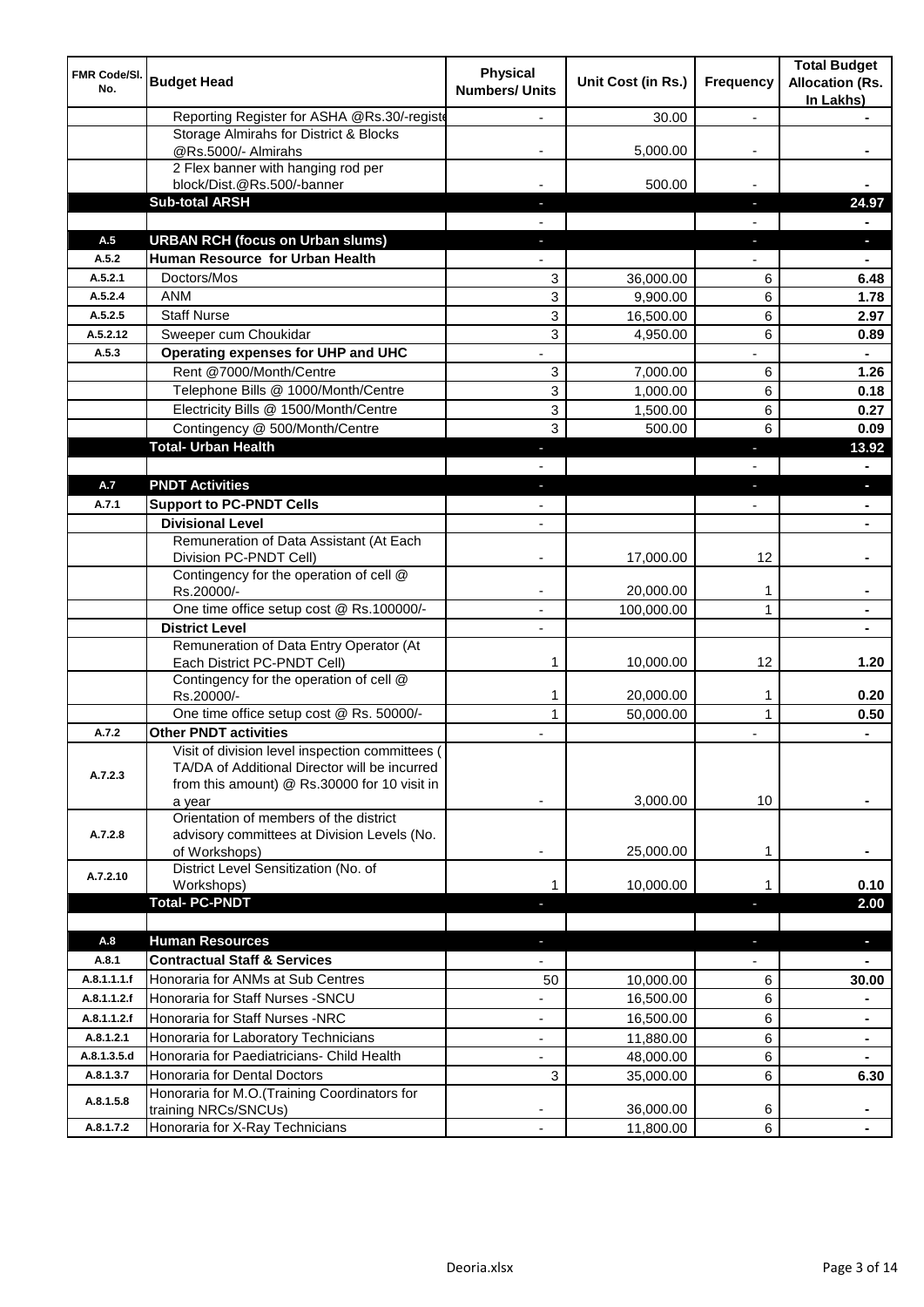| <b>FMR Code/SI.</b><br>No. | <b>Budget Head</b>                                                    | <b>Physical</b><br><b>Numbers/ Units</b> | Unit Cost (in Rs.)       | Frequency                | <b>Total Budget</b><br><b>Allocation (Rs.</b><br>In Lakhs) |
|----------------------------|-----------------------------------------------------------------------|------------------------------------------|--------------------------|--------------------------|------------------------------------------------------------|
| A.8.1.7.4                  | <b>School Health Teams (Exclusively for SH)</b>                       |                                          |                          | $\overline{a}$           |                                                            |
| A.8.1.7.4.a                | <b>Honoraria for Medical Officers</b>                                 |                                          |                          |                          |                                                            |
|                            | No. of MBBS Doctors-Existing                                          |                                          | 36,000.00                | 6                        |                                                            |
|                            | No. of MBBS Doctors-New                                               | 16                                       | 36,000.00                | 2                        | 11.52                                                      |
|                            | No. of BDS Doctors-Existing                                           |                                          | 35,000.00                | 6                        |                                                            |
|                            | No. of AYUSH Doctors-Existing                                         |                                          | 24,000.00                | 6                        |                                                            |
|                            | No. of AYUSH Doctors-New                                              | 32                                       | 24,000.00                | 2                        | 15.36                                                      |
| A.8.1.7.4.b                | <b>Honoraria for Physiotherapists</b>                                 |                                          | 11,880.00                | 6                        |                                                            |
| A.8.1.7.4.c                | <b>Honoraria for Dental Hygienists</b>                                |                                          | 11,880.00                | 6                        |                                                            |
| A.8.1.7.4.d                | <b>Honoraria for Ophthalmic Assistants</b>                            |                                          | 11,880.00                | 6                        | $\blacksquare$                                             |
| A.8.1.7.4.e                | Honoraria for Staff Nurses/GNMs-Existing                              |                                          | 16,500.00                | 6                        |                                                            |
|                            | Honoraria for Staff Nurses/GNMs-New                                   | $\overline{7}$                           | 16,500.00                | $\overline{2}$           | 2.31                                                       |
| A.8.1.7.4.g                | Honoraria for ANMs-Existing                                           |                                          | 10,000.00                | 6                        |                                                            |
|                            | Honoraria for ANMs-New                                                | 25                                       | 10,000.00                | $\overline{2}$           | 5.00                                                       |
|                            | Honoraria for FP Counsellors(@ Rs.9300/-                              |                                          |                          |                          |                                                            |
| A.8.1.7.5.1                | (Rs.9000/-Honoraria and 300/-for                                      |                                          |                          |                          |                                                            |
|                            | communication support)                                                | 9                                        | 9,300.00                 | 6                        | 5.02                                                       |
| A.8.1.7.5.2                | <b>Honoraria for ARSH Counsellors</b>                                 |                                          | 12,000.00                | 6                        | $\blacksquare$                                             |
| A.8.1.7.5.4                | <b>Honoraria for Nutritionist-NRC</b>                                 | $\overline{\phantom{0}}$                 | 15,000.00                | 6                        | $\blacksquare$                                             |
|                            | <b>Honoraria for Staff under Routine</b>                              |                                          |                          |                          |                                                            |
|                            | <b>Immunization</b><br>Refrigerator Mechanics-District Level          |                                          |                          |                          |                                                            |
|                            | Cold Chain Handlers-District Level                                    |                                          | 16,500.00                | 6                        |                                                            |
| A.8.1.7.7                  | Vaccine Store Keepers-Division Level                                  | 1                                        | 9,900.00                 | 6                        | 0.59                                                       |
|                            | Refrigerator Mechanics-Division Level                                 | ä,                                       | 22,000.00                | 6                        | $\blacksquare$                                             |
|                            | Vaccine Van Drivers-Division Level                                    |                                          | 16,500.00                | 6                        | $\blacksquare$                                             |
|                            |                                                                       |                                          | 16,500.00                | 6                        | $\blacksquare$                                             |
|                            | Cold Chain Handlers-Division Level                                    | ä,                                       | 9,900.00                 | 6                        |                                                            |
| A.8.1.9                    | <b>Honoraria for Data Entry Operators</b>                             | $\mathbf{1}$                             | 8,800.00                 | 6                        | 0.53                                                       |
| A.8.1.11.f<br>A.8.1.11.f   | <b>Honoraria for Caretakers-NRC</b><br><b>Honoraria for Cooks-NRC</b> | ÷,                                       | 4,000.00                 | 6<br>6                   |                                                            |
|                            | <b>TOTAL - HUMAN RESOURCE</b>                                         |                                          | 5,000.00                 |                          | 76.63                                                      |
|                            |                                                                       |                                          |                          |                          |                                                            |
| A.9                        | <b>TRAINING</b>                                                       | ٠                                        |                          | ٠                        | p                                                          |
|                            |                                                                       |                                          |                          |                          |                                                            |
| A.9.3                      | <b>Maternal Health Training</b>                                       |                                          |                          |                          |                                                            |
| A.9.3.1                    | <b>Skilled Attendance at Birth / SBA</b>                              | ÷,                                       |                          | $\overline{\phantom{a}}$ | $\blacksquare$                                             |
| A.9.3.1.1                  | Setting up of SBA Training Centres                                    | 1                                        | 25,000.00                | ٠                        | 0.25                                                       |
|                            | <b>Training of Staff Nurses in SBA</b>                                | $\overline{\phantom{0}}$                 |                          | $\overline{\phantom{a}}$ |                                                            |
| A.9.3.1.4                  | Total Batches to be conducted (4 Per                                  |                                          |                          |                          |                                                            |
|                            | Batch)@ Rs.103300/ Batch                                              | 5                                        | 103,300.00               | ٠                        | 5.17                                                       |
| A.9.3.4                    | <b>Safe Abortion Services Training</b>                                |                                          |                          |                          |                                                            |
|                            | <b>Training of Medical Officers in safe</b>                           |                                          |                          |                          |                                                            |
|                            | abortion                                                              |                                          |                          | -                        |                                                            |
| A.9.3.4.2                  | Total Batches to be conducted @ Rs.52000                              |                                          |                          |                          |                                                            |
|                            | /batch                                                                | $\overline{\phantom{a}}$                 | 52,000.00                |                          | $\blacksquare$                                             |
| A.9.3.5                    | RTI / STI Training                                                    | $\blacksquare$                           |                          | ٠                        | $\blacksquare$                                             |
|                            | <b>Training of Medical Officers in RTI/STI</b>                        | $\overline{\phantom{a}}$                 |                          | L,                       | $\blacksquare$                                             |
| A.9.3.5.3                  | Total Batches to be conducted @ Rs.72600                              |                                          |                          |                          |                                                            |
|                            | /batch                                                                | 3                                        | 72,600.00                |                          | 2.18                                                       |
|                            | Sub Total - Maternal Health Training                                  |                                          |                          |                          | 7.59                                                       |
|                            |                                                                       |                                          |                          |                          |                                                            |
| A.9.5                      | <b>Child Health Training</b>                                          |                                          |                          |                          | ٠                                                          |
| A.9.5.2.2                  | <b>F-IMNCI Training for Medical Officers</b>                          |                                          |                          |                          |                                                            |
|                            | <b>Total Training Load</b>                                            | $\overline{\phantom{0}}$                 | $\overline{\phantom{a}}$ |                          | $\blacksquare$                                             |
|                            | <b>Batch Size/Participants</b>                                        | 16                                       |                          |                          | ٠                                                          |
|                            | No. of Batches                                                        | $\overline{\phantom{0}}$                 | 212,900.00               | ۰                        | ٠                                                          |
|                            | Total Batches to be observed(25% of                                   |                                          |                          |                          |                                                            |
|                            | organized batches)                                                    |                                          | 7,500.00                 |                          |                                                            |
| A.9.5.2.3                  | <b>F-IMNCI Training for Staff Nurses</b>                              | ٠                                        |                          | $\blacksquare$           |                                                            |
|                            | <b>Total Training Load</b>                                            | ٠                                        |                          |                          |                                                            |
|                            | <b>Batch Size/Participants</b>                                        |                                          |                          |                          |                                                            |
|                            | No. of Batches                                                        |                                          | 206,900.00               |                          |                                                            |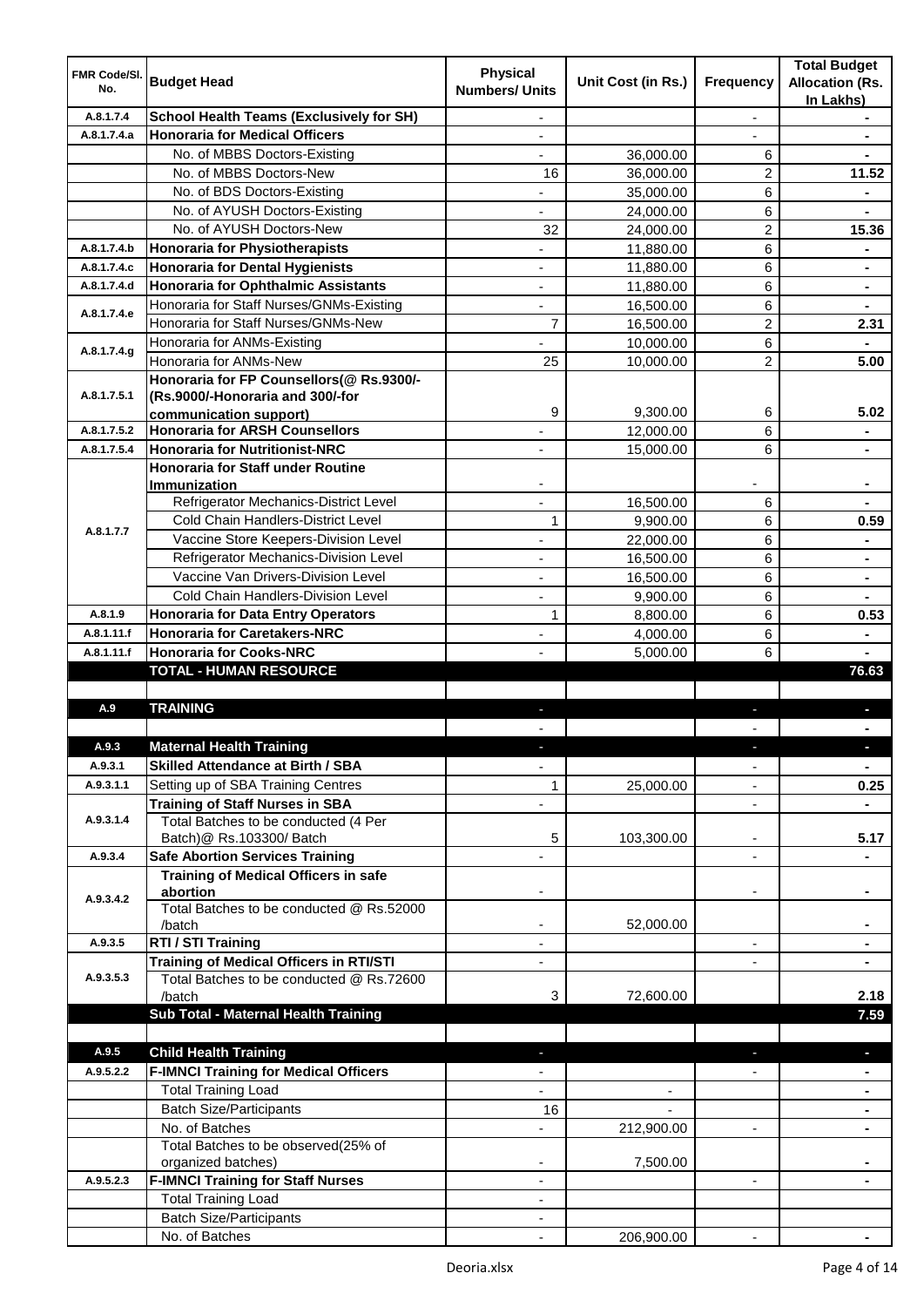| <b>FMR Code/SI.</b><br>No. | <b>Budget Head</b>                                                             | <b>Physical</b><br><b>Numbers/ Units</b> | Unit Cost (in Rs.) | Frequency                | <b>Total Budget</b><br><b>Allocation (Rs.</b><br>In Lakhs) |
|----------------------------|--------------------------------------------------------------------------------|------------------------------------------|--------------------|--------------------------|------------------------------------------------------------|
|                            | Total Batches to be observed(25% of<br>organized batches)                      |                                          | 7,500.00           |                          |                                                            |
| A.9.5.5.2.a                | <b>IMNCI Plus(CCSP)-10 Days TOT for</b>                                        |                                          |                    |                          |                                                            |
|                            | <b>Physicians</b>                                                              |                                          |                    |                          |                                                            |
|                            | <b>Total Training Load</b>                                                     |                                          |                    |                          |                                                            |
|                            | <b>Batch Size/Participants</b><br>No. of Batches                               | 24                                       |                    |                          |                                                            |
|                            | Total Batches to be observed(25% of                                            |                                          | 576,300.00         |                          |                                                            |
|                            | organized batches)                                                             |                                          | 11,000.00          |                          |                                                            |
|                            | Sub Total- Child Health Training                                               |                                          |                    |                          |                                                            |
|                            |                                                                                |                                          |                    |                          |                                                            |
| A.9.7                      | Adolescent Reproductive and Sexual Health/                                     |                                          |                    |                          |                                                            |
|                            | <b>ARSH Training</b>                                                           |                                          |                    |                          |                                                            |
|                            | <b>ARSH training for ANMs/LHVs</b>                                             |                                          |                    |                          |                                                            |
| A.9.7.4                    | Total Batches to be conducted@ Rs.71000/                                       |                                          |                    |                          |                                                            |
|                            | Batch<br><b>Sub Total- ARSH Training</b>                                       | 3                                        | 71,000.00          |                          | 2.13<br>2.13                                               |
|                            |                                                                                |                                          |                    |                          |                                                            |
| A.9.8.4.2                  | <b>Clinical Establishment Act</b>                                              | 1                                        | 798,000.00         | $\overline{a}$           | 7.98                                                       |
|                            |                                                                                |                                          |                    |                          |                                                            |
|                            | <b>TOTAL - Training</b>                                                        |                                          |                    |                          | 17.70                                                      |
|                            |                                                                                |                                          |                    |                          |                                                            |
| A.10                       | PROGRAMME MANAGEMENT                                                           |                                          |                    |                          | o.                                                         |
|                            | <b>District Programme Management Support</b>                                   |                                          |                    |                          |                                                            |
| A.10.2                     | Unit                                                                           |                                          |                    |                          |                                                            |
|                            | <b>Contractual Staffs for DPMSU</b>                                            |                                          |                    |                          |                                                            |
| A.10.2.1                   | Honoraria for District Programme Manager                                       | 1                                        | 32,700.00          | 6                        | 1.96                                                       |
| A.10.2.2                   | Honoraria for District Accounts Manager                                        | $\mathbf{1}$                             | 26,650.00          | 6                        | 1.60                                                       |
| A.10.2.3                   | Honoraria for District Data Manager(District                                   |                                          |                    |                          |                                                            |
|                            | Data cum Account Assistant)                                                    | 1                                        | 18,150.00          | 6                        | 1.09                                                       |
| A.10.2.7                   | Honoraria for Office Assistant                                                 | 1                                        | 7,000.00           | 6                        | 0.42                                                       |
| A.10.2.8.1                 | Operational Expenses for DPMU unit<br>Honoraria for District Community Process | 1                                        | 75,000.00          | 6                        | 4.50                                                       |
| A.10.2.8.2                 | Manager                                                                        | 1                                        | 26,650.00          | 6                        | 1.60                                                       |
|                            | <b>Sub Total - DPMU</b>                                                        |                                          |                    |                          | 11.17                                                      |
|                            |                                                                                |                                          |                    |                          |                                                            |
| A.10.3                     | <b>Block Programme Management Unit (BPMU)</b>                                  | $\overline{\phantom{a}}$                 |                    | $\overline{\phantom{a}}$ | $\blacksquare$                                             |
| A.10.3.1                   | Honoraria for Block Programme Managers                                         | 16                                       | 20,000.00          | 6                        | 19.20                                                      |
| A.10.3.2                   | Honoraria for Block Accounts Managers                                          | 16                                       | 10,000.00          | 6                        | 9.60                                                       |
|                            | <b>Sub Total - DPMU</b>                                                        | ٠                                        |                    | J,                       | 28.80                                                      |
|                            |                                                                                |                                          |                    |                          |                                                            |
| A.10.6                     | <b>Concurrent Audit System</b>                                                 |                                          |                    | $\overline{\phantom{0}}$ | $\blacksquare$                                             |
|                            | Budget For Block Units(Rs.1500 per                                             |                                          |                    |                          |                                                            |
|                            | Block/Quarter)                                                                 | 16                                       | 1,500.00           | 4                        | 0.96                                                       |
|                            | Budget For District (District HO Rs.<br>4500/Month)                            |                                          | 4,500.00           | 12                       | 0.54                                                       |
|                            | <b>Sub Total - Concurrent Audit</b>                                            |                                          |                    |                          | 1.50                                                       |
|                            |                                                                                |                                          |                    |                          |                                                            |
| A.10.7                     | <b>Mobility Support, Field Visits</b>                                          |                                          |                    | $\overline{a}$           | ä,                                                         |
|                            | Mobility Support-DPMU/District (2 Vehicles per                                 |                                          |                    |                          |                                                            |
| A.10.7.2                   | District per month)                                                            | 2                                        | 25,000.00          | 12                       | 6.00                                                       |
| A.10.7.3                   | Mobility Support-BPMU/Block (1 Vehicle per                                     |                                          |                    |                          |                                                            |
|                            | District per Month)                                                            | 16                                       | 25,000.00          | 12                       | 48.00                                                      |
| A.10.7.4.1                 | Mobility Support for Div.PMU Division & AD<br>Offices( 1 vehicle per Division) |                                          | 25,000.00          | 12                       |                                                            |
|                            | Sub Total - Mobility Support, Field Visits                                     |                                          |                    |                          | 54.00                                                      |
|                            |                                                                                |                                          |                    |                          |                                                            |
|                            | <b>TOTAL - Programme Management</b>                                            |                                          |                    | ı.                       | 95.47                                                      |
|                            |                                                                                |                                          |                    |                          |                                                            |
|                            | <b>GRAND TOTAL- RCH FLEXIPOOL</b>                                              |                                          |                    | a,                       | 1,479.65                                                   |
|                            |                                                                                |                                          |                    |                          |                                                            |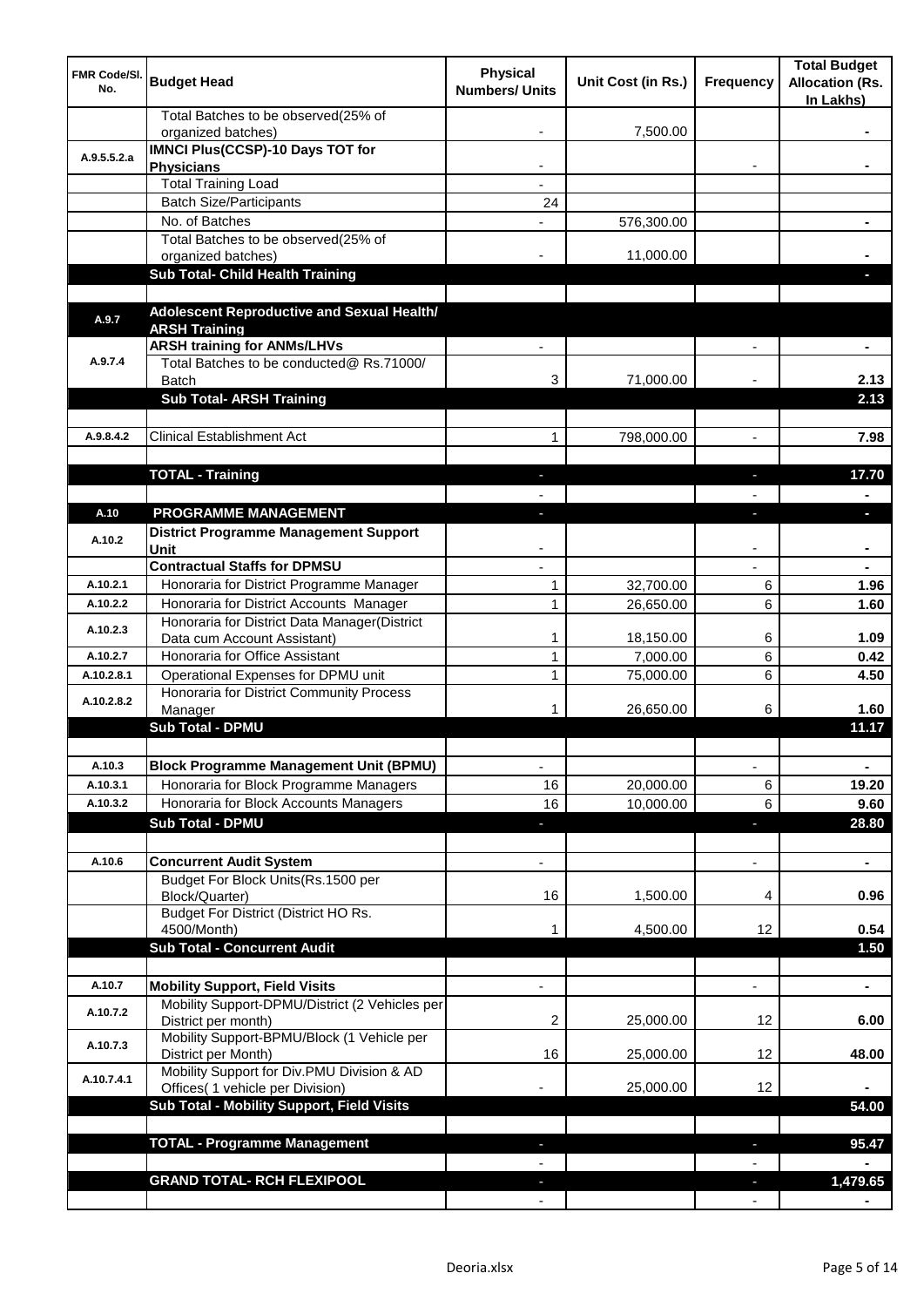| FMR Code/SI.<br>No. | <b>Budget Head</b>                                                         | <b>Physical</b><br><b>Numbers/ Units</b> | Unit Cost (in Rs.) | Frequency | <b>Total Budget</b><br><b>Allocation (Rs.</b><br>In Lakhs) |
|---------------------|----------------------------------------------------------------------------|------------------------------------------|--------------------|-----------|------------------------------------------------------------|
| в                   | <b>MISSION FLEXIPOOL</b>                                                   |                                          |                    |           |                                                            |
| <b>B1</b>           | <b>ASHA</b>                                                                |                                          |                    |           |                                                            |
| B1.1.1.4.2          | ASHA State Trainers - TOT (Module VI&VII)-                                 |                                          |                    |           |                                                            |
|                     | National Level-Cost of TA/DA                                               |                                          | 15,000.00          |           |                                                            |
| B1.1.3.3            | <b>Incentive for FP</b>                                                    |                                          |                    |           |                                                            |
|                     | Incentive for ASHA @ Rs. 1000 if a couple                                  |                                          |                    |           |                                                            |
|                     | adopts permanent methods after 02                                          |                                          |                    |           |                                                            |
| B1.1.3.3.1          | children(Assumed that 15.56 % clients<br>adopts permanent methods after 02 |                                          |                    |           |                                                            |
|                     | children).                                                                 | 2,268                                    | 1,000.00           |           | 22.68                                                      |
| B1.1.3.5            | <b>Other incentive</b>                                                     |                                          |                    |           |                                                            |
|                     |                                                                            |                                          |                    |           |                                                            |
|                     | On taking Complicated On pregnancy cases                                   |                                          |                    |           |                                                            |
| B1.1.3.5.1          | or New born cases to the health facility                                   |                                          |                    |           |                                                            |
|                     | @Rs.150/- case (up to 3 cases/year)                                        | 2,930                                    | 150.00             | 3         | 13.19                                                      |
|                     | Birth & Death Registration (For 30 birth & 9                               |                                          |                    |           |                                                            |
| B1.1.3.5.3          | deaths/ASHA) -Amount Approved 90% Only                                     |                                          |                    |           |                                                            |
|                     |                                                                            | 2,930                                    | 180.00             |           | 4.75                                                       |
|                     | TA/DA for attending Monthly Meetings                                       |                                          |                    |           |                                                            |
| B1.1.3.5.5          | @Rs.100/Meeting - Amount Approved 90%                                      |                                          |                    |           |                                                            |
|                     | Only<br>Maternal Death Audit Information                                   | 2,930                                    | 100.00             | 12        | 31.64                                                      |
| B1.1.3.5.6          | (@Rs.200/Case)-Amount Approved 50%                                         |                                          |                    |           |                                                            |
|                     | Only                                                                       | 292                                      | 200.00             |           | 0.29                                                       |
|                     | Incentives to ASHA Sangini(@Rs.150 for                                     |                                          |                    |           |                                                            |
| B1.1.3.5.12         | one field visit and 20 visits per month)                                   | ۰                                        | 3,000.00           | 10        | $\blacksquare$                                             |
| B1.1.3.6            | <b>Other Activities</b>                                                    | $\overline{\phantom{a}}$                 |                    |           | $\blacksquare$                                             |
| B1.1.3.6.1          | ASHA Divas/Annual ASHA Samellan-                                           |                                          |                    |           |                                                            |
|                     | (Amount Approved 70% Only)                                                 | 2,930                                    | 250.00             |           | 5.13                                                       |
|                     | <b>ASHA Payment Voucher</b>                                                | 2,930                                    | 25.00              |           | 0.73                                                       |
| B1.1.3.6.3          | <b>ASHA Master Payment Register</b>                                        | 16                                       | 150.00             |           | 0.02                                                       |
|                     | <b>ASHA Sangini Format</b>                                                 | 125                                      | 50.00              |           | 0.06                                                       |
| B <sub>1.1.4</sub>  | Awards to ASHA's/Link workers                                              | 16                                       | 5,000.00           | ä,        | 0.80                                                       |
| B1.1.5              | <b>ASHA Resource Centre/ASHA Mentoring</b>                                 |                                          |                    |           |                                                            |
|                     | Group                                                                      |                                          |                    |           |                                                            |
| B1.1.5.4            | Mobility Costs ASHA Mentoring Group for                                    |                                          |                    |           |                                                            |
|                     | district*4 meetings@Rs.2500/meeting                                        | 4                                        | 2,500.00           |           | 0.10                                                       |
|                     | <b>Sub Total - ASHA</b>                                                    |                                          |                    |           | 79.39                                                      |
|                     |                                                                            |                                          |                    |           |                                                            |
| <b>B2</b>           | <b>Untied Funds</b><br>No. of CHCs/SDH and Amount Approved 71%             | ٠                                        |                    |           | $\blacksquare$                                             |
| <b>B2.1</b>         | Only                                                                       | 20                                       | 50,000.00          | 1         | 7.10                                                       |
|                     |                                                                            |                                          |                    |           |                                                            |
| <b>B2.2</b>         | No. of PHCs and Amount Approved 93% Only                                   | 62                                       | 25,000.00          | 1         | 14.42                                                      |
|                     | No. of Sub Centres and Amount Approved                                     |                                          |                    |           |                                                            |
| <b>B2.3</b>         | 46% Only                                                                   | 315                                      | 10,000.00          | 1         | 14.49                                                      |
| <b>B2.4</b>         | No. of VHNSCs and Amount Approved 36%                                      |                                          |                    |           |                                                            |
|                     | Only                                                                       | 1,007                                    | 10,000.00          | 1         | 36.25                                                      |
|                     | <b>Sub Total - Untied Funds</b>                                            |                                          |                    |           | 72.26                                                      |
|                     |                                                                            |                                          |                    |           |                                                            |
| <b>B.3</b>          | <b>Annual Maintenance Grants</b>                                           | E.                                       |                    |           | D.                                                         |
| <b>B3.1</b>         | No. of CHCs and Amount Approved 70% Only                                   |                                          |                    |           |                                                            |
|                     |                                                                            | 20                                       | 100,000.00         | 1         | 14.00                                                      |
| <b>B3.2</b>         | No. of PHCs and Amount Approved 69% Only                                   | 56                                       | 50,000.00          | 1         | 19.32                                                      |
|                     | No. of Sub Centres and Amount Approved                                     |                                          |                    |           |                                                            |
| <b>B3.3</b>         | 49% Only                                                                   | 275                                      | 10,000.00          | 1         | 13.48                                                      |
|                     | <b>Sub Total - AMG</b>                                                     | E.                                       |                    | J,        | 46.80                                                      |
|                     |                                                                            |                                          |                    |           |                                                            |
| <b>B.6</b>          | <b>Corpus Grants to HMS/RKS</b>                                            |                                          |                    |           | o.                                                         |
| <b>B6.1</b>         | District Hospitals (DH+DWH)                                                | 2                                        |                    |           |                                                            |
|                     | Amount Approved for District Hospitals                                     |                                          |                    |           | 6.21                                                       |
|                     |                                                                            |                                          |                    |           |                                                            |
| B6.2                | No. of CHCs and Amount Approved 90% Only                                   | 20                                       | 100,000.00         | 1         | 18.00                                                      |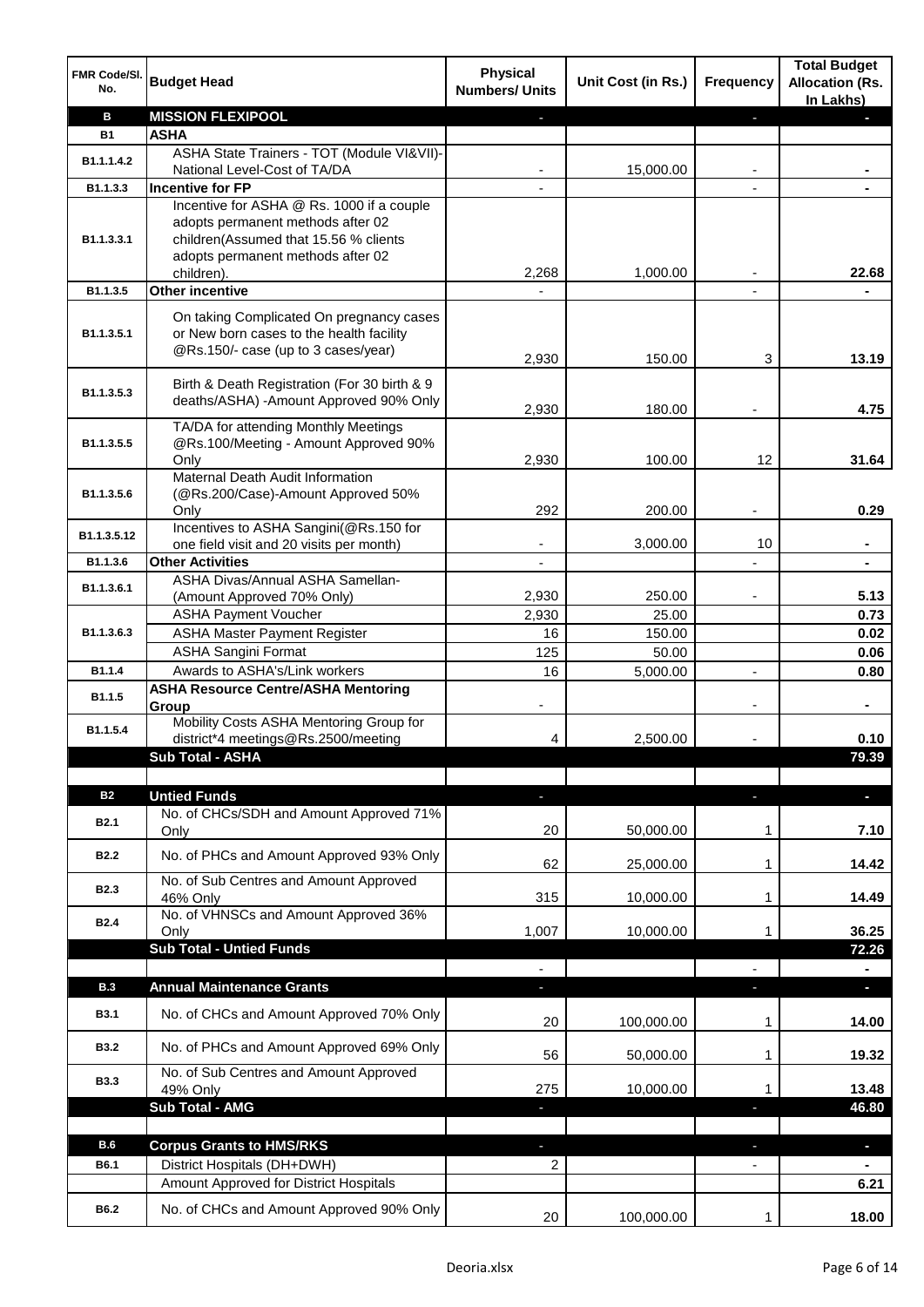| <b>FMR Code/SI.</b><br>No.  | <b>Budget Head</b>                                                                                   | <b>Physical</b><br><b>Numbers/ Units</b> | Unit Cost (in Rs.) | <b>Frequency</b>  | <b>Total Budget</b><br><b>Allocation (Rs.</b><br>In Lakhs) |
|-----------------------------|------------------------------------------------------------------------------------------------------|------------------------------------------|--------------------|-------------------|------------------------------------------------------------|
| B6.3                        | No. of PHCs and Amount Approved 90% Only                                                             | 62                                       | 50,000.00          | 1                 | 27.90                                                      |
|                             | <b>Sub Total - HMS/RKS</b>                                                                           | ٠                                        |                    | J,                | 52.11                                                      |
|                             |                                                                                                      |                                          |                    |                   |                                                            |
| <b>B9</b>                   | <b>Mainstreaming of AYUSH</b>                                                                        | J,                                       |                    | T                 | o.                                                         |
| B.9.1                       | <b>Medical Officers (Only AYUSH)</b>                                                                 |                                          |                    |                   |                                                            |
| B.9.1.1                     | <b>Contractual Medical Officers</b>                                                                  | 39                                       | 24,000.00          | 6                 | 56.16                                                      |
| <b>B.9.2</b>                | <b>AYUSH Pharmacists</b>                                                                             | 17                                       | 9,000.00           | 6                 | 9.18                                                       |
|                             | <b>Sub Total (AYUSH)</b>                                                                             | ٠                                        |                    | J,                | 65.34                                                      |
|                             |                                                                                                      |                                          |                    |                   |                                                            |
| <b>B10</b><br><b>B.10.2</b> | <b>IEC-BCC Activities</b><br><b>Implementation of BCC/IEC Activities at</b><br>district level        |                                          |                    | ı.                | н<br>5.00                                                  |
| B.10.5.2                    | Printing of WIFS Cards, Referral Slips, etc                                                          |                                          |                    | $\blacksquare$    |                                                            |
|                             | WIFS Cards for School Children(No. of Cards)                                                         |                                          | 4.00               |                   |                                                            |
|                             | Sub Total (IEC/BCC)                                                                                  |                                          |                    | ı                 | 5.00                                                       |
|                             |                                                                                                      |                                          |                    |                   |                                                            |
| <b>B15</b>                  | <b>Planning, Implementation and Monitoring</b>                                                       |                                          |                    |                   |                                                            |
| B15.2                       | <b>Quality Assurance</b>                                                                             |                                          |                    |                   |                                                            |
| B15.2.2                     | <b>Quality Assurance Committees</b>                                                                  | $\overline{\phantom{a}}$                 |                    |                   |                                                            |
|                             | <b>Division Level</b>                                                                                | $\blacksquare$                           |                    |                   | $\blacksquare$                                             |
|                             | One time establishment @ Rs. 1.00 Lakh/<br>Division (Amount Approved 50% Only)                       |                                          | 100,000.00         | 1                 |                                                            |
|                             | Operational Expenses @Rs. 5000/month/<br>division (Amount Approved 50% Only)                         | $\overline{\phantom{a}}$                 | 5,000.00           | 12                |                                                            |
|                             | <b>District Level</b>                                                                                | $\overline{\phantom{a}}$                 |                    |                   |                                                            |
|                             | One time establishment @ Rs. 1.00 Lakh/<br>District (Amount Approved 50% Only)                       | 1                                        | 100,000.00         | 1                 | 0.50                                                       |
|                             | Operational Expenses @Rs. 5000/ Month/<br>District (Amount Approved 50% Only)                        | 1                                        | 5,000.00           | 12                | 0.30                                                       |
| B15.2.4                     | <b>Review meetings</b>                                                                               | ٠                                        |                    | ٠                 |                                                            |
| B15.2.4.2                   | <b>Division Level</b>                                                                                |                                          |                    |                   |                                                            |
|                             | Review meetings @ Rs 10000/- per meeting<br>for 4 meeting per division (Amount Approved<br>50% Only) |                                          | 10,000.00          | 4                 |                                                            |
|                             | <b>District Level</b><br>Review meetings @ Rs 10000/- per meeting                                    |                                          |                    |                   |                                                            |
|                             | for 4 meeting per District (Amount Approved                                                          |                                          |                    |                   |                                                            |
|                             | 50% Only)                                                                                            | 1                                        | 10,000.00          | 4                 | 0.20                                                       |
| B15.2.5                     | <b>Other Block Level Activities</b>                                                                  |                                          |                    |                   |                                                            |
| B15.2.5.1                   | Block QA visioning meeting (Orienting<br><b>Block Officials on Facility Solutions Levels-</b>        |                                          |                    |                   |                                                            |
|                             | Amount Approved 50% Only)                                                                            | 1                                        | 35,000.00          | 1                 | 0.18                                                       |
| B15.2.5.2                   | Quality Management System (QMS) training<br>workshop -(Amount Approved 50% Only)                     | 1                                        | 100,000.00         | 1                 | 0.50                                                       |
|                             | <b>Sub Total - Quality Assurance</b>                                                                 |                                          |                    |                   | 1.68                                                       |
|                             |                                                                                                      |                                          |                    |                   |                                                            |
| B15.3                       | <b>Monitoring and Evaluation</b>                                                                     |                                          |                    |                   |                                                            |
| B15.3.1.6.3                 | Honoraria of Data Entry Operators for MCTS                                                           | 16                                       | 11,000.00          | 6                 | 10.56                                                      |
| B15.3.2                     | <b>Computerization HMIS and E-governance</b>                                                         |                                          |                    |                   |                                                            |
|                             | HMIS Operational Cost (excluding HR & Trainings)-                                                    |                                          |                    |                   |                                                            |
|                             | Expenses for Internet @1500/month/<br>computer for 951 Nos                                           | 18                                       | 1,500.00           | 12                | 3.24                                                       |
|                             | Expenses for Internet Rs.750/pm/block<br>computer(new) for 820 Nos.                                  | 16                                       | 750.00             | $12 \overline{ }$ | 1.44                                                       |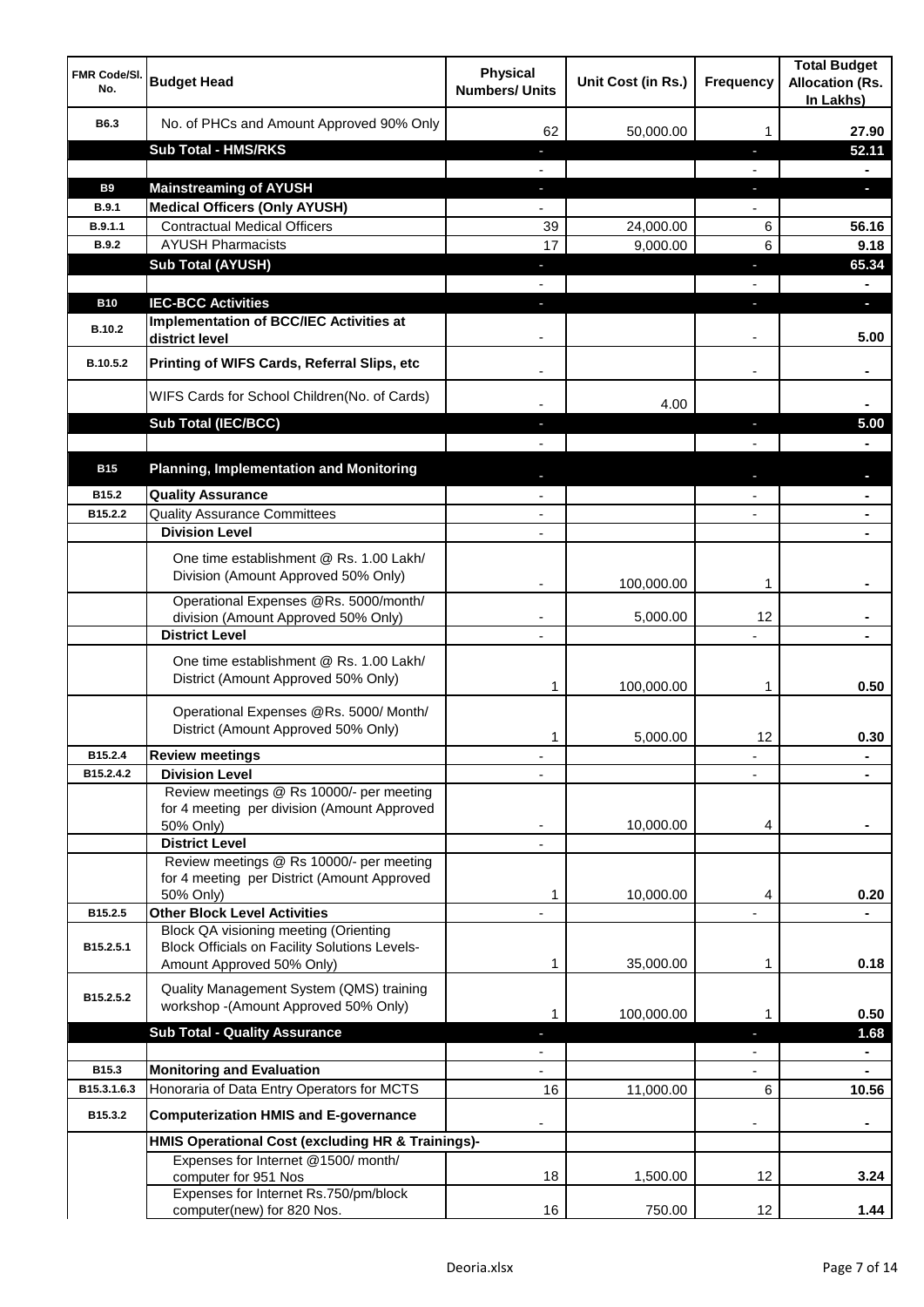| <b>FMR Code/SI.</b><br>No.   | <b>Budget Head</b>                                                                                        | <b>Physical</b><br><b>Numbers/ Units</b> | Unit Cost (in Rs.) | <b>Frequency</b>         | <b>Total Budget</b><br><b>Allocation (Rs.</b><br>In Lakhs) |
|------------------------------|-----------------------------------------------------------------------------------------------------------|------------------------------------------|--------------------|--------------------------|------------------------------------------------------------|
| B <sub>15</sub> , 3, 2, 1, a | Expenses for Internet Data Card<br>@Rs.750/pm/Computer (new) for 75 Nos.                                  | 1                                        | 750.00             | 12                       | 0.09                                                       |
|                              | Expenses for Internet Data Card<br>@Rs.750/pm/Computer (new) for 18 Nos.                                  |                                          | 750.00             | 12                       |                                                            |
| B15.3.2.1.d                  | Other Office and admin expenses                                                                           |                                          |                    |                          |                                                            |
| B15.3.2.1.d.2                | Maintenance of Computers/AMC/etc -HMIS<br>(Block -PHC/CHC,CH, CMF (M/F) Old<br>@Rs. 4000/unit for 951 no. | 18                                       | 4,000.00           | 1                        | 0.72                                                       |
| B15.3.2.1.d.3                | Purchase of computer consumables/Admin<br>Expenses @ Rs.1000.00 for 951 no.-Six<br>Months                 | 18                                       | 1,000.00           | 6                        | 1.08                                                       |
| B15.3.2.2.a                  | MCTS Operational Cost (excluding HR &<br>Trainings)                                                       |                                          |                    |                          |                                                            |
| B15.3.2.2.b                  | Procurement of<br>computers/Printers/Cartridges ,etc. -<br>@50,000.00/Computer Systems for 820 No.        | 16                                       | 50,000.00          | 1                        | 8.00                                                       |
| B15.3.2.2.d                  | Other Office and admin expenses<br>@12,000.00 per year -820 No.(New)                                      | 16                                       | 12,000.00          | 1                        | 1.92                                                       |
| B15.3.3                      | Other M & E Activities<br>Review Meetings for MCTS @ Rs                                                   |                                          |                    |                          |                                                            |
| B15.3.3.5                    | 4,000/meeting for 12 meetings<br>Sub Total - Monitoring and Evaluation                                    | 1                                        | 4,000.00           | 12                       | 0.48<br>27.53                                              |
|                              |                                                                                                           |                                          |                    |                          |                                                            |
| <b>B.16</b>                  | <b>PROCUREMENT</b>                                                                                        |                                          |                    | J,                       | $\overline{\phantom{a}}$                                   |
| B <sub>16.1.1</sub>          | <b>Procurement of Equipments: MH</b>                                                                      |                                          |                    |                          |                                                            |
| B16.1.1.2                    | MVA / EVA Kits for Safe Abortion services                                                                 | 10                                       | 2,500.00           | $\overline{a}$           | 0.25                                                       |
| B16.1.6                      | <b>Equipments for ARSH/ School Health</b>                                                                 |                                          |                    | $\overline{\phantom{a}}$ | ۰                                                          |
| B16.1.6.1                    | Equipments for ARSH Clinics (New)<br><b>Sub Total (Procurement of Equipments)</b>                         |                                          | 15,000.00          | 1                        | $\blacksquare$<br>0.25                                     |
|                              |                                                                                                           |                                          |                    |                          |                                                            |
| B.16.2.1                     | Drugs & supplies for MH                                                                                   | $\blacksquare$                           |                    | $\blacksquare$           | $\blacksquare$                                             |
| B.16.2.1.2                   | Drugs for Safe Abortion (No. of MMA<br>estimated in year 2013-14)                                         | 166                                      | 200.00             |                          | 0.33                                                       |
| B.16.2.4                     | <b>Supplies for IMEP</b>                                                                                  |                                          |                    |                          | ÷                                                          |
| B.16.2.4.1                   | Bio-Medical Waste Management-District<br>level                                                            |                                          |                    |                          | 19.27                                                      |
| B.16.2.4.2                   | Bio-Medical Waste Management-CHC level<br>Cleaning/Washing, House keeping and                             |                                          |                    | $\overline{\phantom{a}}$ | 25.17                                                      |
| B.16.2.4.3                   | Laundry Management - District Level<br>Cleaning/Washing, House keeping and                                |                                          |                    | $\blacksquare$           | 31.72                                                      |
| B.16.2.4.4                   | Laundry Management - CHC/PHC Level<br><b>ASHA Drug Kits</b>                                               |                                          |                    |                          | 34.28                                                      |
| B.16.2.5.2                   | Drug Kit replenishment for ASHAs @ Rs.<br>300/ASHA                                                        | 2,264                                    | 300.00             |                          | 6.79                                                       |
| B.16.2.6                     | Drugs & supplies for WIFS                                                                                 |                                          |                    | $\overline{\phantom{a}}$ |                                                            |
|                              | For Govt. & Govt. aided Schools (Classes VI<br>to XII)                                                    |                                          |                    |                          |                                                            |
|                              | <b>Total Beneficiaries</b>                                                                                | 114,425                                  |                    |                          |                                                            |
| B.16.2.6.1                   | IFA Tables Required at District (Beneficiary*                                                             |                                          | 0.12               | ٠                        | 7.14                                                       |
| B.16.2.6.2                   | 52 Tabs)<br>Albendazole Tablets Required at District<br>(Beneficiary *2 Tabs)                             | 5,950,123<br>228,851                     | 1.00               |                          | 2.29                                                       |
| B.16.2.7                     | Drugs & Supplies under SHP                                                                                |                                          |                    |                          | ۰                                                          |
|                              | <b>For Aganwadi Centres</b>                                                                               |                                          |                    |                          | $\blacksquare$                                             |
|                              | Expected No. of Children at AWCs                                                                          | 69,000                                   |                    |                          | $\blacksquare$                                             |
|                              | No. of IFA Bottles (One bottle of 100                                                                     |                                          |                    |                          |                                                            |
|                              | ml./child)<br>Albendazole Tablets (2 tablets per Child)                                                   | 69,000<br>138,000                        | 10.00<br>1.00      |                          | 6.90<br>1.38                                               |
|                              | For Primary Schools(For Govt. & Govt.                                                                     |                                          |                    |                          |                                                            |
|                              | aided Schools Classes I to V)                                                                             |                                          |                    |                          |                                                            |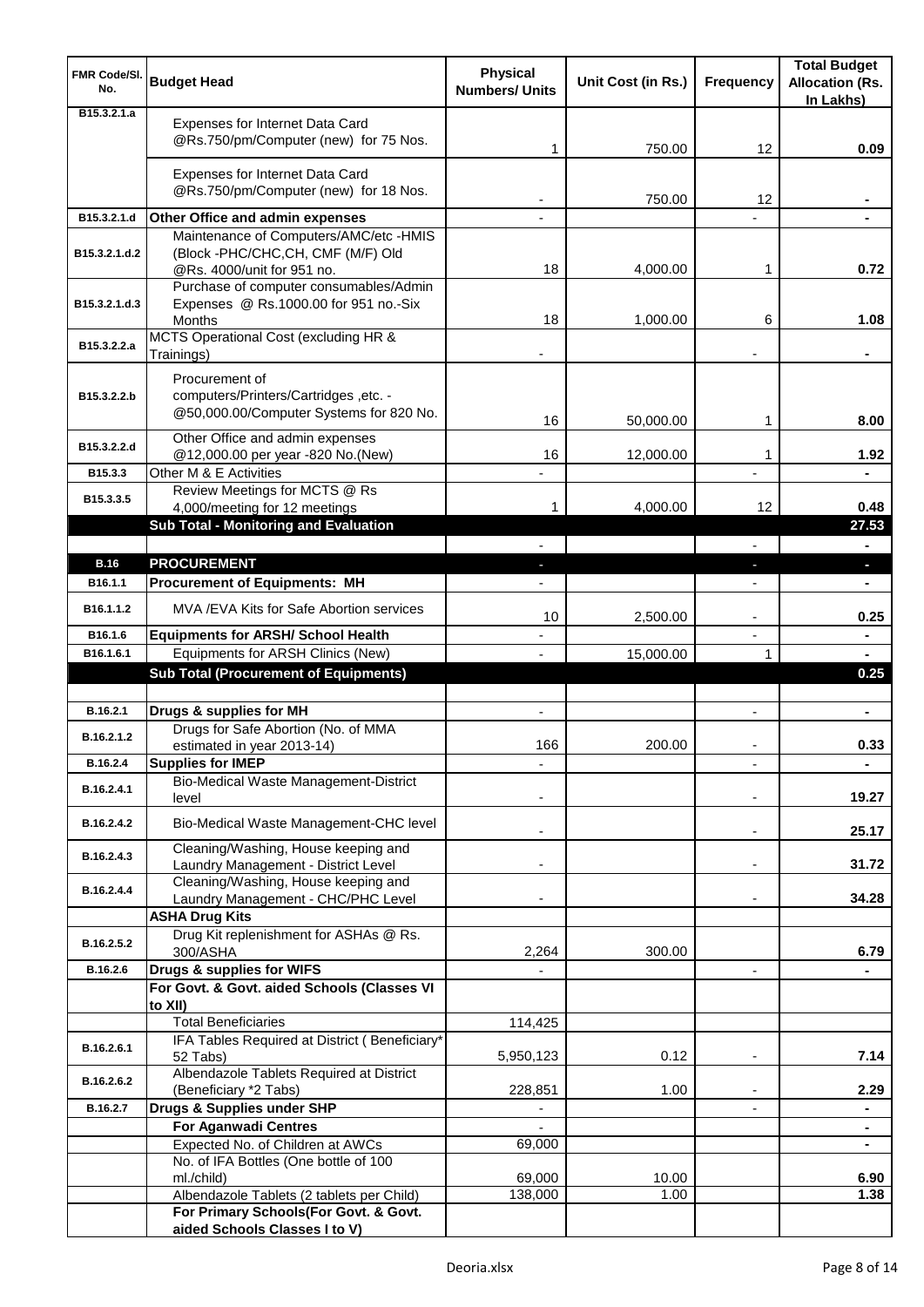| <b>FMR Code/SI.</b><br>No. | <b>Budget Head</b>                                                                                                | <b>Physical</b><br><b>Numbers/ Units</b> | Unit Cost (in Rs.)    | Frequency                | <b>Total Budget</b><br><b>Allocation (Rs.</b><br>In Lakhs) |
|----------------------------|-------------------------------------------------------------------------------------------------------------------|------------------------------------------|-----------------------|--------------------------|------------------------------------------------------------|
|                            | Expected No. of Children in Schools                                                                               | 209,377                                  |                       |                          |                                                            |
|                            | No. of Tablets Required at District (52 Tabs./<br>Beneficiary)                                                    | 10,887,584                               | 0.12                  |                          | 13.07                                                      |
|                            | No. of Tablets Required at District (2 Tabs./<br>Beneficiary)                                                     | 418,753                                  | 1.00                  |                          | 4.19                                                       |
|                            | <b>Medicines for Teams</b>                                                                                        |                                          |                       |                          |                                                            |
|                            | No. of Blocks                                                                                                     | 16                                       |                       |                          |                                                            |
|                            | First Time Medicines For Teams (2 Teams<br>in Each Block)                                                         | 32                                       | 18,000.00             |                          | 5.76                                                       |
|                            | Sub Total (Procurement of Drugs & Supplies)                                                                       |                                          |                       |                          | 158.28                                                     |
| <b>B.17</b>                | <b>Drugs Warehouses/Logistics Management</b>                                                                      |                                          |                       |                          |                                                            |
|                            |                                                                                                                   |                                          |                       |                          |                                                            |
|                            | Honoraria of Staff at Regional Drug                                                                               |                                          |                       |                          |                                                            |
|                            | Warehouse<br>Accountant                                                                                           |                                          |                       |                          |                                                            |
|                            | Computer Operator Cum Store Keeper                                                                                |                                          | 10,000.00             | 6                        | $\blacksquare$                                             |
|                            | Fork-Lift Operator cum Mechanic                                                                                   | ä,                                       | 10,000.00<br>6,500.00 | 6<br>6                   | $\blacksquare$                                             |
| <b>B.17.1</b>              | Fourth class / Loader                                                                                             | ä,                                       | 6,500.00              | 6                        | $\blacksquare$                                             |
|                            | Generator Operator cum Electrician                                                                                | ÷,                                       | 5,000.00              | 6                        |                                                            |
|                            | Sweeper                                                                                                           | ÷,                                       | 3,500.00              | 6                        |                                                            |
|                            | <b>Armed Guards</b>                                                                                               | ÷,                                       | 6,335.00              | 6                        |                                                            |
|                            | <b>General Guards</b>                                                                                             | $\blacksquare$                           | 5,157.00              | 6                        | $\blacksquare$                                             |
|                            | Gardener                                                                                                          | $\blacksquare$                           | 3,000.00              | 6                        |                                                            |
|                            | <b>Honoraria of Staff at District Drug</b>                                                                        |                                          |                       |                          |                                                            |
|                            | Warehouse                                                                                                         |                                          |                       |                          |                                                            |
|                            | Computer Operator Cum Store Keeper                                                                                | $\mathbf{1}$                             | 10,000.00             | 6                        | 0.60                                                       |
| <b>B.17.3</b>              | Generator Operator Cum Mechanic/Electricia                                                                        | $\mathbf{1}$                             | 5,000.00              | 6                        | 0.30                                                       |
|                            | Loader                                                                                                            | $\mathbf{1}$                             | 5,000.00              | 6                        | 0.30                                                       |
|                            | Choukidar                                                                                                         | $\mathbf{1}$                             | 5,000.00              | 6                        | 0.30                                                       |
|                            | Part-time Sweeper                                                                                                 | 1                                        | 2,500.00              | 6                        | 0.15                                                       |
| <b>B.17.4</b>              | Others                                                                                                            |                                          |                       | $\overline{a}$           |                                                            |
| B.17.4.1                   | Operational Cost for Regional Drug ware House                                                                     |                                          |                       | $\overline{\phantom{a}}$ | $\blacksquare$                                             |
|                            | <b>Electricity Charges</b>                                                                                        |                                          |                       |                          |                                                            |
|                            | Telephone Charges                                                                                                 |                                          |                       |                          | $\blacksquare$                                             |
|                            | POL & Maintenance of DG Sets                                                                                      |                                          |                       |                          | $\blacksquare$                                             |
|                            | Stationary                                                                                                        |                                          |                       |                          | $\blacksquare$                                             |
|                            | Contingency                                                                                                       |                                          |                       |                          | $\blacksquare$                                             |
|                            | <b>Sub Total-Drug Ware Houses</b>                                                                                 |                                          |                       |                          | 1.65                                                       |
|                            | <b>GRAND TOTAL- MISSION FLEXIPOOL</b>                                                                             |                                          |                       |                          | 510.28                                                     |
|                            |                                                                                                                   |                                          |                       |                          |                                                            |
| C                          | <b>IMMUNISATION</b>                                                                                               |                                          |                       | ٠                        | п                                                          |
| C.1                        | RI strengthening project (Review meeting,<br>Mobility support, Outreach services etc)                             |                                          |                       |                          |                                                            |
| C.1.a                      | Mobility Support for supervision for district<br>level officers @Rs 250000/- Year                                 | 1                                        | 250,000.00            | $\overline{\phantom{a}}$ | 2.50                                                       |
| C.1.b                      | Mobility support for supervision at State level                                                                   |                                          |                       | $\overline{\phantom{a}}$ | ۰                                                          |
| C.1.c                      | Printing and dissemination of Immunization<br>cards, tally sheets, monitoring forms etc.@<br>Rs 10 /- Beneficiary | 99,154                                   | 10.00                 |                          | 9.92                                                       |
|                            | Support for Quarterly State level review                                                                          |                                          |                       |                          |                                                            |
| C.1.d                      | meetings of district officer                                                                                      |                                          |                       |                          |                                                            |
| C.1.e                      | Quarterly review meetings exclusive for RI at<br>district level with Block Mos, CDPO, and                         |                                          |                       |                          |                                                            |
|                            | other stake holders (@ Rs 100/- per                                                                               |                                          |                       |                          |                                                            |
|                            | participant(5 participant / block)                                                                                | 320                                      | 100.00                |                          | 0.32                                                       |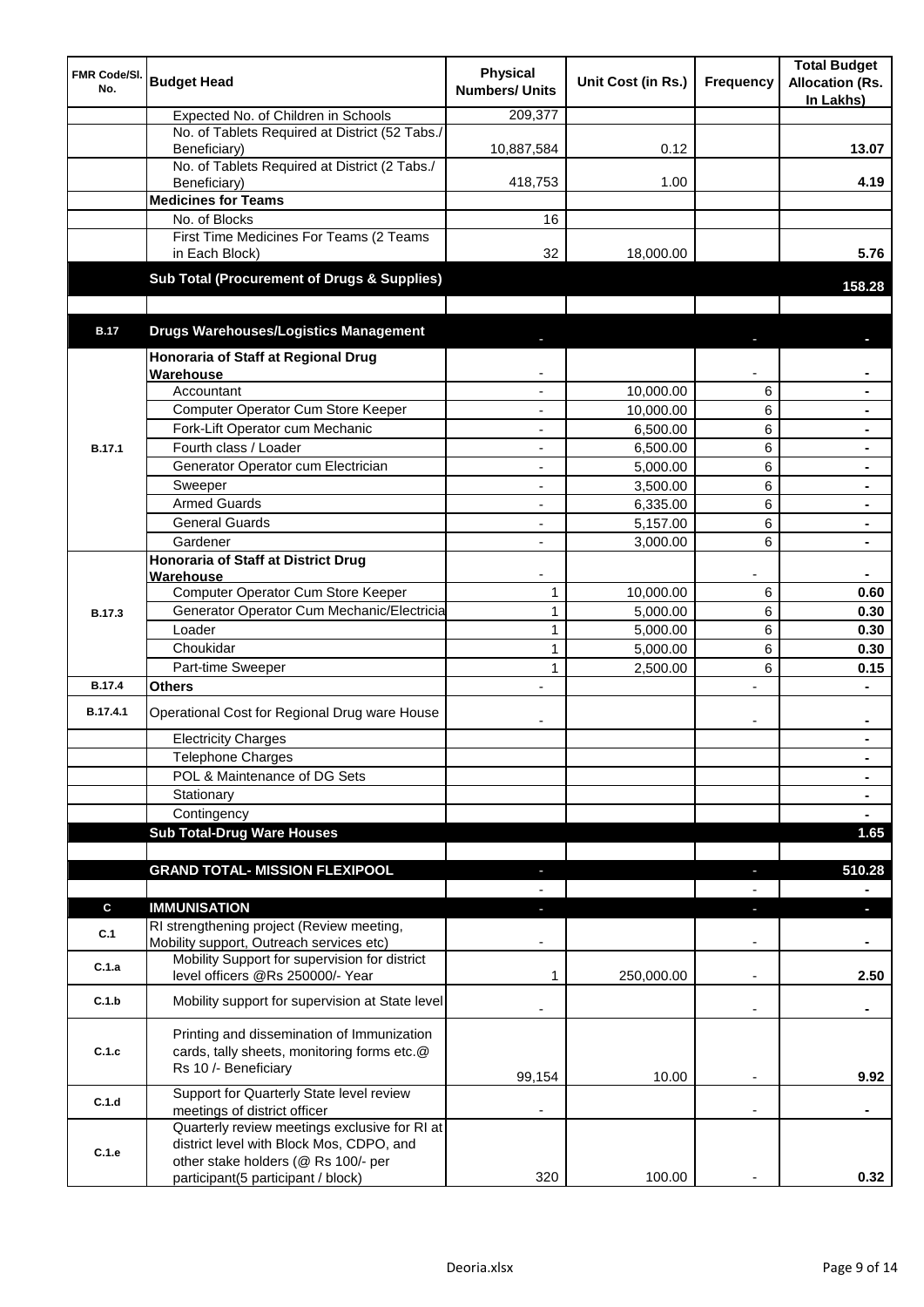| <b>FMR Code/SI.</b><br>No. | <b>Budget Head</b>                                                                                                                                                                                                                                             | <b>Physical</b><br><b>Numbers/ Units</b> | Unit Cost (in Rs.) | Frequency                | <b>Total Budget</b><br><b>Allocation (Rs.</b><br>In Lakhs) |
|----------------------------|----------------------------------------------------------------------------------------------------------------------------------------------------------------------------------------------------------------------------------------------------------------|------------------------------------------|--------------------|--------------------------|------------------------------------------------------------|
| C.1.f                      | Quarterly review meetings exclusive for RI at<br>block level @Rs 50/- per person as<br>honorarium/Asha(For travel) & Rs 25 per<br>person at the disposal of MOIC for meeting<br>expenses (Refreshment, stationery and                                          |                                          |                    |                          |                                                            |
|                            | mis.)                                                                                                                                                                                                                                                          | 11,720                                   | 75.00              |                          | 8.79                                                       |
| C.1.g                      | Focus on slum & underserved areas in<br>urban areas/alternative vaccinator for slums<br>(Hiring of ANM @ 450/-per session for four<br>sessions/month/slum of 10000 population<br>and Rs.300/ month as contingency per slum<br>i.e.Rs.2100/-month/slum of 10000 | 48                                       | 2,100.00           |                          | 1.01                                                       |
| C.1.h                      | population)<br>Mobilization of children through ASHA or                                                                                                                                                                                                        | 33,120                                   | 150.00             |                          | 49.68                                                      |
| C.1.i                      | other mobilizers(@Rs 150/-per session)<br>Alternative vaccine delivery in hard to reach                                                                                                                                                                        | 36                                       |                    |                          | 0.05                                                       |
| C.1.j                      | areas(@Rs 150/-per session)<br>Alternative Vaccine Delivery in other                                                                                                                                                                                           |                                          | 150.00             | $\overline{\phantom{a}}$ | 22.68                                                      |
| C.1.k                      | areas(@Rs. 75/- per session)<br>To develop micro plan at sub-centre level(@                                                                                                                                                                                    | 30,240                                   | 75.00              | $\overline{\phantom{a}}$ |                                                            |
|                            | Rs 100/- per sub centre)<br>For consolidation of micro plans at block                                                                                                                                                                                          | 320                                      | 100.00             |                          | 0.32                                                       |
| C.1.1                      | level (@ Rs 1000/-per block per PHC and<br>Rs 2000/- per district)                                                                                                                                                                                             | 22                                       | 1,000.00           |                          | 0.22                                                       |
| C.1.m                      | POL for vaccine delivery from State to<br>district and from district to PHC/CHCs(@ Rs<br>150000/- per district per year)                                                                                                                                       | 1                                        | 150,000.00         | $\overline{\phantom{a}}$ | 1.50                                                       |
| C.1.n                      | Consumables for computer including<br>provision for internet access for RIMS (@ Rs                                                                                                                                                                             | 1                                        | 400.00             | 12                       | 0.05                                                       |
| C.1.o                      | 400/- per month per district)<br>Red/Black plastic bags etc.(@ Rs 3 per bag                                                                                                                                                                                    |                                          |                    |                          |                                                            |
| C.1.p                      | and 2 bags per session)<br>Hub Cutter/Bleach/Hypochlorite solution/<br>Twin buckets(@ Rs 1200/- per PHC/CHC                                                                                                                                                    | 33,408                                   | 3.00               | 2                        | 2.00                                                       |
|                            | per year)                                                                                                                                                                                                                                                      | 22                                       | 1,200.00           | $\overline{\phantom{a}}$ | 0.26                                                       |
| C.1.q                      | Safety Pits(@ Rs 5250/- per pit)                                                                                                                                                                                                                               | 9                                        | 5,250.00           | $\blacksquare$           | 0.47                                                       |
|                            | Other Specific requirement<br>Fund for annual maintenance operation of<br>WIC/WIF at division level @ Rs.40000/unit<br>of WIC/WIF                                                                                                                              |                                          | 40,000.00          | $\blacksquare$           |                                                            |
| C.1.r                      | POL for generators and operational<br>expenses at divisional vaccine storage point<br>@ Rs 2.00 Lakhs/ year/division vaccine<br>store points                                                                                                                   |                                          | 200,000.00         |                          |                                                            |
|                            | Electricity bill for WIC/WIF AT state and<br>divisional level @ Rs 1.50Lakhs/year                                                                                                                                                                              |                                          |                    |                          |                                                            |
|                            | /division store points                                                                                                                                                                                                                                         |                                          | 150,000.00         |                          |                                                            |
|                            | <b>AEFI Kits</b>                                                                                                                                                                                                                                               | 100                                      | 200.00             |                          | 0.20                                                       |
| C.2                        | <b>Salary of Contractual Staffs</b>                                                                                                                                                                                                                            |                                          |                    |                          |                                                            |
| C.2.2<br>C.3               | <b>Computer Assistants at District level</b>                                                                                                                                                                                                                   | 1                                        | 10,000.00          | 6                        | 0.60                                                       |
|                            | <b>Training under Immunisation</b><br>District level Orientation training including                                                                                                                                                                            |                                          |                    |                          |                                                            |
| C.3.1                      | Hep B, Measles, AEFI & JE(wherever<br>required) for 2 days ANM, Multi Purpose<br>Health Worker (Male), LHV, Health Assistant<br>(Male/Female), Nurse Midwives, BEEs &<br>other staff (as per RCH norms) @ Rs<br>46200/batch                                    | 24                                       | 46,200.00          |                          | 11.09                                                      |
| C.3.2                      | Three day training including Hep B, Measles<br>& JE(wherever required) of Medical Officers<br>of RI using revised MO training module) @<br>Rs 65600/ batch                                                                                                     | 5                                        | 65,600.00          |                          | 3.28                                                       |
| C.3.4                      | Two days cold chain handlers training for<br>block level cold chain handlers by State and<br>district cold chain officers @ Rs 26600/batch                                                                                                                     |                                          | 26,600.00          |                          | 0.27                                                       |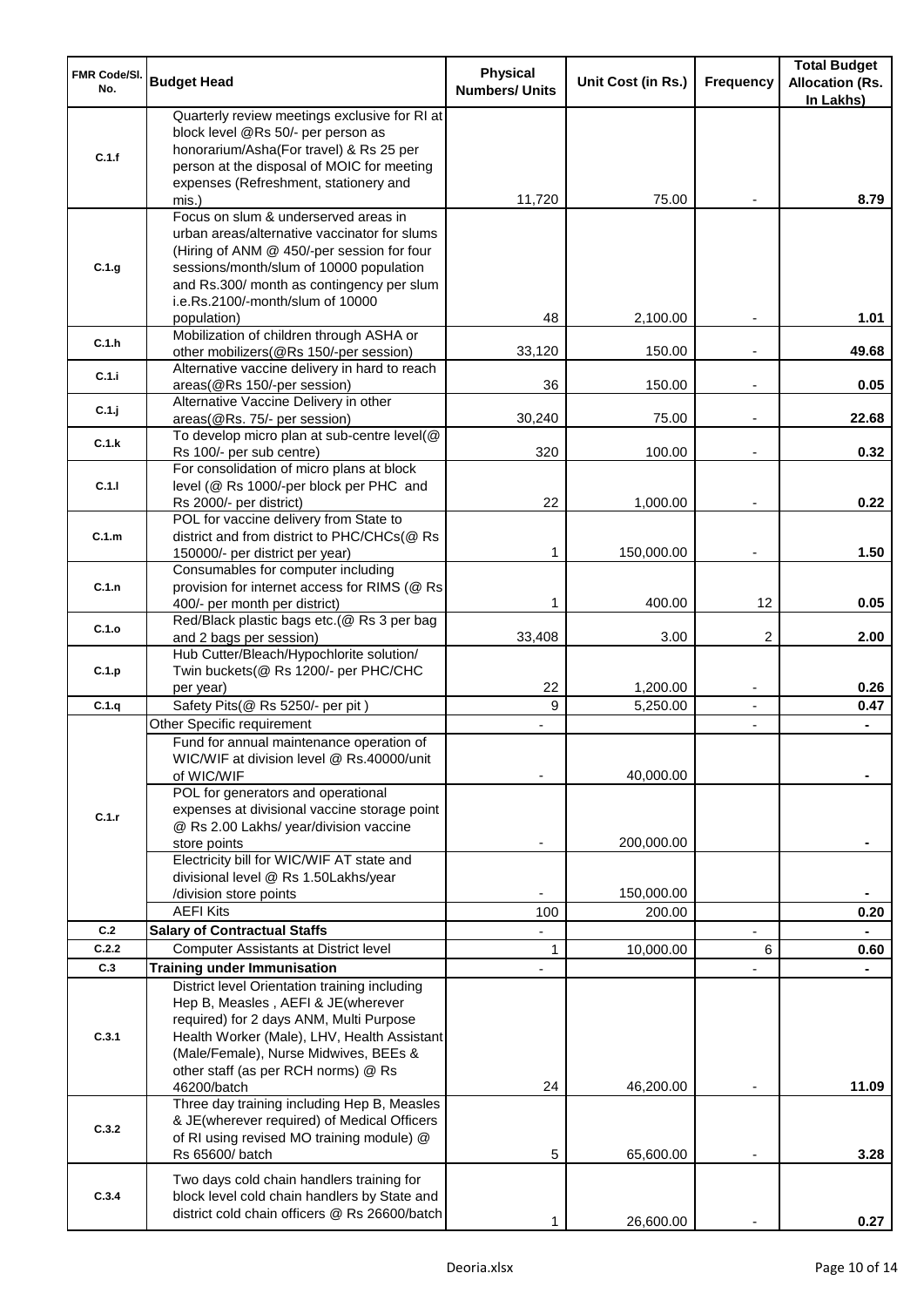| <b>FMR Code/SI.</b><br>No. | <b>Budget Head</b>                                                                                                                   | <b>Physical</b><br><b>Numbers/ Units</b> | Unit Cost (in Rs.) | Frequency | <b>Total Budget</b><br><b>Allocation (Rs.</b><br>In Lakhs) |
|----------------------------|--------------------------------------------------------------------------------------------------------------------------------------|------------------------------------------|--------------------|-----------|------------------------------------------------------------|
| C.3.5                      | One day training of block level data handlers<br>by DIOs and District cold chain officer to                                          |                                          |                    |           |                                                            |
|                            | train about the reporting formats of<br>immunization @ Rs 300/ person                                                                | 18                                       | 300.00             | ٠         | 0.05                                                       |
| C.3.6                      | Intensified immunization training of front line<br>workers @ Rs 86660/batch                                                          | 19                                       | 86,660.00          |           | 16.47                                                      |
| C.4                        | <b>Cold Chain Maintenance</b>                                                                                                        |                                          |                    |           |                                                            |
|                            | Cold chain maintenance at PHC/CHC Level<br>(@Rs. 750/PHC/CHC per year)                                                               | 18                                       | 750.00             |           | 0.14                                                       |
|                            | Cold chain maintenance at District Level<br>(@Rs. 15000/year)                                                                        | 1                                        | 15,000.00          |           | 0.15                                                       |
| C.5                        | Asha Incentives- for full immunization @<br>RS.100 per child for full immunization in first<br>year and Rs.50 per child for ensuring |                                          |                    |           |                                                            |
|                            | complete immunization up to 2nd year of<br>age.(94.22% of the fund)                                                                  | 76,177                                   | 150.00             |           | 107.66                                                     |
|                            | <b>TOTOAL - ROUTINE IMMUNIZATION</b>                                                                                                 |                                          |                    |           | 239.68                                                     |
|                            |                                                                                                                                      |                                          |                    |           |                                                            |
| D                          | <b>National Disease Control Programmes</b>                                                                                           |                                          |                    |           |                                                            |
|                            |                                                                                                                                      |                                          |                    |           |                                                            |
| E                          | <b>Integrated Disease Surveillance Project</b><br>(IDSP)                                                                             |                                          |                    |           |                                                            |
| E.1                        | Operational Costs (Rs. 25000/0 per Month)<br>including 10 Medical Colleges                                                           |                                          |                    |           | 3.00                                                       |
| E.2                        | Remuneration for Contractual Human Resource                                                                                          |                                          |                    |           |                                                            |
| E.2.1                      | Epidemiologist (Rs. 27500-44000)                                                                                                     |                                          |                    |           | 3.43                                                       |
| E.2.2                      | Microbiologist (Rs. 27500-44000)                                                                                                     |                                          |                    |           |                                                            |
| E.3.2                      | Data Manager (Rs. 18000 per Mth)                                                                                                     |                                          |                    |           | 2.16                                                       |
| E.3.3                      | Data Entry Operator (Rs. 11000/mth)                                                                                                  |                                          |                    |           | 0.99                                                       |
|                            | <b>Training</b>                                                                                                                      |                                          |                    |           |                                                            |
| E.8                        | Medical Officers (3 days) @ Rs 50000 /<br>Batch, for one batch                                                                       |                                          |                    |           | $\blacksquare$                                             |
|                            | Hospital Pharmacists/Nurses Training (1<br>day) @ Rs.38000 / Batch for 1 batch                                                       |                                          |                    |           |                                                            |
|                            | One Day Training of Medical College Doctors                                                                                          |                                          |                    |           |                                                            |
| E.8                        | Costs on account of Newly Formed Districts                                                                                           |                                          |                    |           |                                                            |
|                            | <b>TOTAL-IDSP</b>                                                                                                                    |                                          |                    |           | 9.58                                                       |
| F                          | <b>National Vector Borne Disease Control</b><br><b>Programme (NVBDCP)</b>                                                            |                                          |                    |           |                                                            |
| F.1.1                      | <b>Malaria</b>                                                                                                                       |                                          |                    |           | $\overline{\phantom{a}}$                                   |
| F.1.1.b                    | <b>ASHA Incentives</b>                                                                                                               |                                          |                    |           | 1.75                                                       |
| F.1.1.d                    | Monitoring, Evaluation & Supervision &<br>Epidemic preparedness including mobility                                                   |                                          |                    |           | 0.85                                                       |
| F.1.1.e                    | <b>IEC/BCC</b>                                                                                                                       |                                          |                    |           | 0.42                                                       |
| F.1.1.g                    | Training/Capacity Building                                                                                                           |                                          |                    |           | 0.25                                                       |
|                            | <b>Sub Total - Malaria</b>                                                                                                           |                                          |                    |           | 3.27                                                       |
| F.1.2                      | Dengue & Chikungunya                                                                                                                 |                                          |                    |           |                                                            |
| F.1.2.a(iⅈ)                | Strengthening Surveillance for Apex Referral<br>Lab & Sentinel Surveillance Hospital                                                 |                                          |                    |           | 1.00                                                       |
| F.1.2.c                    | Monitoring/Supervision and Rapid Response                                                                                            |                                          |                    |           | 0.20                                                       |
| F.1.2.d                    | <b>Epidemic Preparedness</b>                                                                                                         |                                          |                    |           | 0.05                                                       |
| F.1.2.e                    | Case Management<br>Vector Control And Environmental                                                                                  |                                          |                    |           | 0.10                                                       |
| F.1.2.f                    | Management                                                                                                                           |                                          |                    |           | $\overline{\phantom{a}}$                                   |
| F.1.2.g                    | IEC/ BCC for Social Mobilization                                                                                                     |                                          |                    |           | 0.10                                                       |
| F.1.2.i                    | Training/ Workshop                                                                                                                   |                                          |                    |           | 0.10                                                       |
|                            | Sub Total - Dengue & Chikungunya                                                                                                     |                                          |                    |           | 1.55                                                       |
| F.1.3                      | <b>AES/JE</b>                                                                                                                        |                                          |                    |           |                                                            |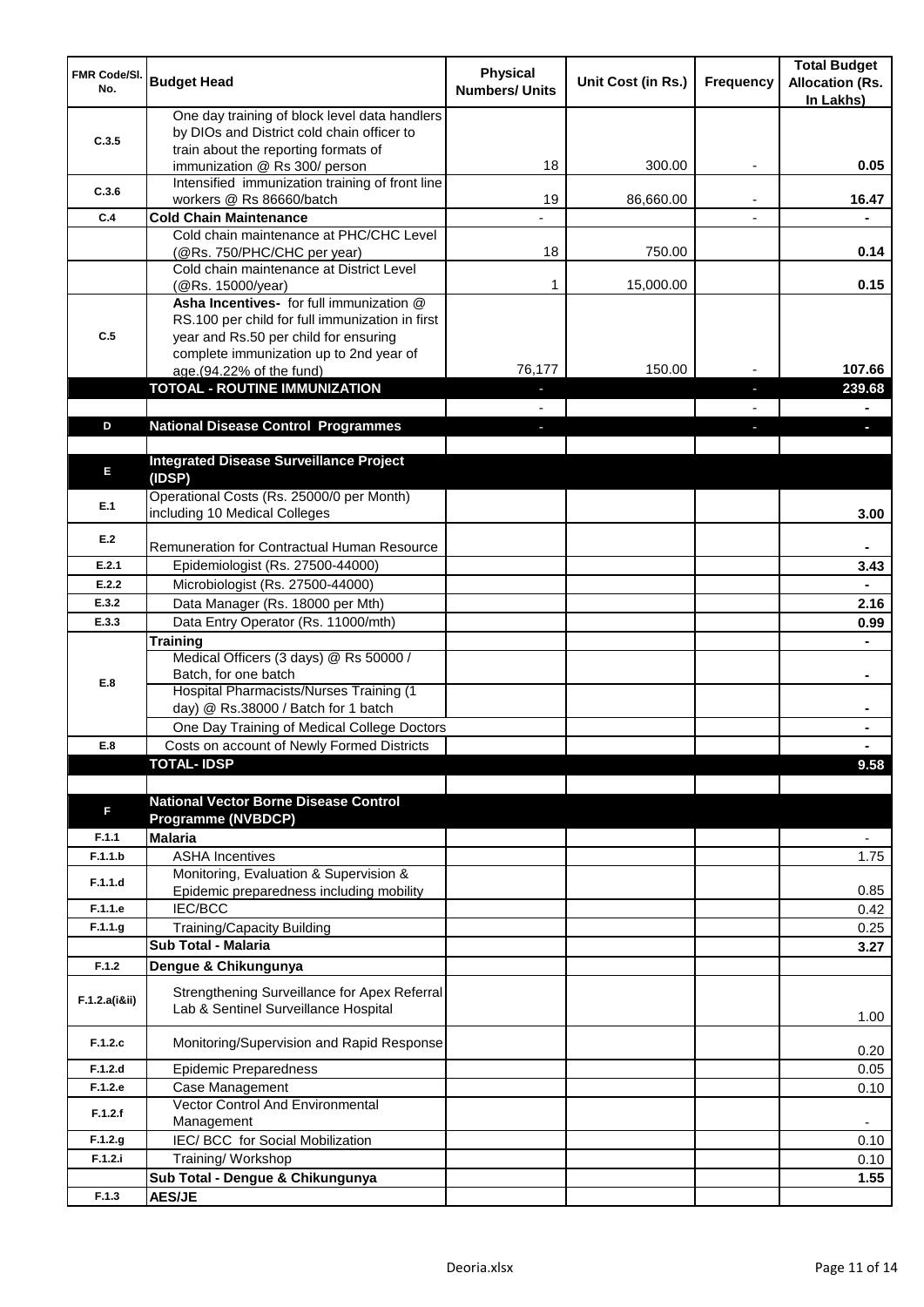| <b>FMR Code/SI.</b><br>No. | <b>Budget Head</b>                                                                                                                                                                                                                                                    | <b>Physical</b><br><b>Numbers/ Units</b> | Unit Cost (in Rs.) | <b>Frequency</b> | <b>Total Budget</b><br><b>Allocation (Rs.</b><br>In Lakhs) |
|----------------------------|-----------------------------------------------------------------------------------------------------------------------------------------------------------------------------------------------------------------------------------------------------------------------|------------------------------------------|--------------------|------------------|------------------------------------------------------------|
|                            | Strengthening of Sentinel sites which will                                                                                                                                                                                                                            |                                          |                    |                  |                                                            |
| F.1.3.a                    | include Diagnostics and Case Management,<br>supply of kits by Gol                                                                                                                                                                                                     |                                          |                    |                  | 2.50                                                       |
| F.1.3.b                    | IEC / BCC Activities & printing material<br>pertaining to JE / AES                                                                                                                                                                                                    |                                          |                    |                  | 5.00                                                       |
|                            | Capacity Building in case management of                                                                                                                                                                                                                               |                                          |                    |                  |                                                            |
| F.1.3.c                    | Medical Officer and paramedical from                                                                                                                                                                                                                                  |                                          |                    |                  |                                                            |
|                            | PHC/CHC at district level.                                                                                                                                                                                                                                            |                                          |                    |                  | 4.00                                                       |
| F.1.3.d                    | Monitoring and supervision<br>Procurement of Insecticides (Technical                                                                                                                                                                                                  |                                          |                    |                  | 1.00                                                       |
| F.1.3.e                    | Malathion)                                                                                                                                                                                                                                                            |                                          |                    |                  | 4.40                                                       |
| F.1.3.f                    | Thermal Fog Machine (Small) @ 0.85<br>lac/machine                                                                                                                                                                                                                     |                                          |                    |                  |                                                            |
| F.1.3.g                    | Operational cost for Malathion fogging (As<br>per Availability of 3 MT Technical Malathion<br>per district)                                                                                                                                                           |                                          |                    |                  | 0.30                                                       |
|                            | Paediatric ICU Establishment and HR &                                                                                                                                                                                                                                 |                                          |                    |                  |                                                            |
| $F.1.3.$ j                 | operational cost for Paediatric ICU in                                                                                                                                                                                                                                |                                          |                    |                  |                                                            |
|                            | <b>Endemic Districts</b><br>ASHA Insentivization for sensitizing                                                                                                                                                                                                      |                                          |                    |                  |                                                            |
| F.1.3.k                    | community                                                                                                                                                                                                                                                             |                                          |                    |                  | 1.00                                                       |
|                            | Sub Total - AES/JE                                                                                                                                                                                                                                                    |                                          |                    |                  | 18.20                                                      |
| F.1.4                      | <b>Lymphatic Filariasis</b>                                                                                                                                                                                                                                           |                                          |                    |                  |                                                            |
| F.1.4.a                    | State Task Force, STAC Meeting, printing<br>forms & register/ Mobility support, district<br>coordination meeting, sensitization of media<br>etc., Morbidity management, monitoring &<br>supervision and mobility support for Rapid<br>response including Line listing |                                          |                    |                  | 2.90                                                       |
| F.1.4.b                    | Micro Filaria Survey                                                                                                                                                                                                                                                  |                                          |                    |                  | 0.49                                                       |
| F.1.4.c                    | Post MDA Assessment by medical colleges<br>(Govt,& Private)/ ICMR institutions                                                                                                                                                                                        |                                          |                    |                  | 0.15                                                       |
| F.1.4.d                    | Training / Sensitization of district level<br>officers on ELF & Drug Distributors /<br>Peripheral health workers                                                                                                                                                      |                                          |                    |                  | 3.40                                                       |
| F.1.4.e                    | Specific IEC/ BCC at State, districts, PHC,<br>Sub Centre & village lable VHSC/GKs                                                                                                                                                                                    |                                          |                    |                  | 1.10                                                       |
| F.1.4.f                    | Honorarium for Drug Distributors including<br>ASHA & Supervisors involve in MDA                                                                                                                                                                                       |                                          |                    |                  | 6.60                                                       |
| F.1.4.h.ii                 | M.F.Survey in Non Endemic districts                                                                                                                                                                                                                                   |                                          |                    |                  |                                                            |
|                            | Sub Total - Lymphatic Filariasis                                                                                                                                                                                                                                      |                                          |                    |                  | 14.64                                                      |
| F.1.5                      | Kalazar                                                                                                                                                                                                                                                               |                                          |                    |                  |                                                            |
| F.1.5                      | Case Search/ Camp Approach                                                                                                                                                                                                                                            |                                          |                    |                  | 0.25                                                       |
| F.1.5.a                    | Spray Pumps & Accessories                                                                                                                                                                                                                                             |                                          |                    |                  | 0.10                                                       |
| F.1.5.b                    | Operational Cost for Spray including Spray<br>Wages & Pending liability of spray wages                                                                                                                                                                                |                                          |                    |                  | 2.00                                                       |
| F.1.5.c                    | Mobility / P.O.L./ Supervision                                                                                                                                                                                                                                        |                                          |                    |                  | 0.10                                                       |
| F.1.5.d                    | Monitoring & Evaluation                                                                                                                                                                                                                                               |                                          |                    |                  | 0.10                                                       |
| F.1.5.e / F.1.5.f          | Training for Spraying /IEC/<br>BCC/Advocacy/Incentive to ASHA/Loss of<br>Wages                                                                                                                                                                                        |                                          |                    |                  | 0.25                                                       |
|                            | Sub Total - Kalazar                                                                                                                                                                                                                                                   |                                          |                    |                  | 2.80                                                       |
|                            | <b>Cash grant for Decentralized commodities</b><br>for Malaria + Filaria F.6                                                                                                                                                                                          |                                          |                    |                  |                                                            |
| F.6(a,b,c,k)               | Drugs (Chloroquine, Primaquine 2.5/7.5mg)<br>and ACT                                                                                                                                                                                                                  |                                          |                    |                  | 0.25                                                       |
| F.6.f                      | D.E.C.                                                                                                                                                                                                                                                                |                                          |                    |                  | 6.96                                                       |
| F.6.h                      | NS 1 antigen Kit<br>Dengue                                                                                                                                                                                                                                            |                                          |                    |                  | 0.05                                                       |
| F.6.i                      | Larvicidal (Temephos, Bti(AS)/Bti (wp)(for                                                                                                                                                                                                                            |                                          |                    |                  |                                                            |
|                            | polluted and non polluted water)<br><b>Sub Total- Dec.Commodities</b>                                                                                                                                                                                                 |                                          |                    |                  | 0.90<br>8.16                                               |
|                            | <b>TOTAL-NVBDCP</b>                                                                                                                                                                                                                                                   |                                          |                    |                  | 48.62                                                      |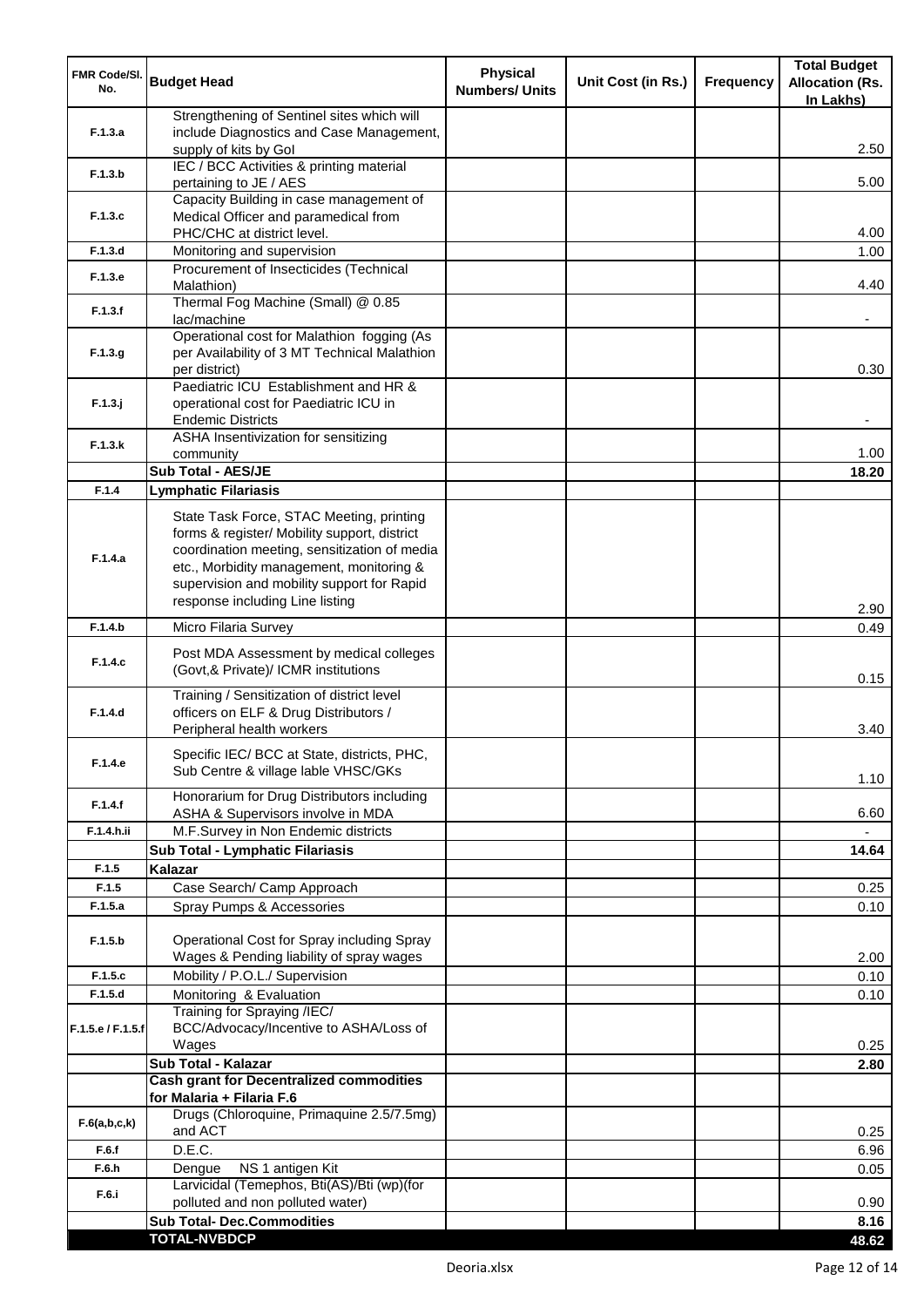| FMR Code/SI.<br>No. | <b>Budget Head</b>                                                                   | <b>Physical</b><br><b>Numbers/ Units</b> | Unit Cost (in Rs.) | <b>Frequency</b> | <b>Total Budget</b><br><b>Allocation (Rs.</b><br>In Lakhs) |
|---------------------|--------------------------------------------------------------------------------------|------------------------------------------|--------------------|------------------|------------------------------------------------------------|
|                     |                                                                                      |                                          |                    |                  |                                                            |
| G                   | <b>National Leprosy Eradication</b>                                                  |                                          |                    |                  |                                                            |
|                     | Programme(NLEP)                                                                      |                                          |                    |                  |                                                            |
| G.1                 | <b>Case Detection and Management</b><br>Specific Plan for high endemic blocks of low |                                          |                    |                  |                                                            |
| G.1.1               | endemic districts                                                                    |                                          |                    |                  |                                                            |
|                     | No. of High endemic blocks in Low endemic<br>Districts (ANCDR more than 10)          |                                          |                    |                  |                                                            |
|                     | House to House Visit by Search team                                                  |                                          |                    |                  |                                                            |
|                     | Confrmaton of suspect                                                                |                                          |                    |                  |                                                            |
|                     | Intensive IEC Activity                                                               |                                          |                    |                  |                                                            |
| G.1.2               | <b>Services in Urban services</b>                                                    |                                          |                    |                  |                                                            |
|                     | Urban Project 2 Mega cities, 2 medium City                                           |                                          |                    |                  |                                                            |
|                     | 2, 8 Medium City 1, 40 Townships                                                     |                                          |                    |                  | 1.14                                                       |
| G.1.3               | <b>ASHA involvement</b>                                                              |                                          |                    |                  |                                                            |
|                     | <b>ASHA Sensitization</b>                                                            |                                          |                    |                  | 0.250                                                      |
|                     | <b>ASHA Incentive for Services</b>                                                   |                                          |                    |                  | 0.200                                                      |
| G.1.4               | <b>Materials &amp; Supplies</b>                                                      |                                          |                    |                  |                                                            |
|                     | Supportive Drugs & Dressing materials                                                |                                          |                    |                  | 0.40                                                       |
|                     | Laboratory reagents and equipments                                                   |                                          |                    |                  |                                                            |
|                     | scalpels etc.                                                                        |                                          |                    |                  | 0.08                                                       |
|                     | Printing works                                                                       |                                          |                    |                  | 0.26                                                       |
| G.1.5               | <b>NGO Services</b>                                                                  |                                          |                    |                  | 25.22                                                      |
| G.2                 | <b>DPMR</b>                                                                          |                                          |                    |                  | $\blacksquare$                                             |
|                     | MCR Protective Footwear (12500 pairs)                                                |                                          |                    |                  | 0.50                                                       |
|                     | Aids Appliances, Self Care Kit items etc.                                            |                                          |                    |                  | 0.17                                                       |
|                     | Welfare allowance for RCS patients @ Rs<br>8000                                      |                                          |                    |                  |                                                            |
|                     | Reimbursement to institutions for RCS                                                |                                          |                    |                  |                                                            |
|                     | Screening cum Self Care Camp                                                         |                                          |                    |                  | 0.10                                                       |
| G.3                 | <b>IEC</b>                                                                           |                                          |                    |                  |                                                            |
|                     | Mass Media (TV, Radio, Press etc.)                                                   |                                          |                    |                  | 0.39                                                       |
|                     | Outdoor Media (Posters, Banners, Kiosk,                                              |                                          |                    |                  |                                                            |
|                     | Hoardings, Display boards, Miking etc.)                                              |                                          |                    |                  | 0.23                                                       |
|                     | Rural Media (Folk shows etc.)                                                        |                                          |                    |                  | 0.40                                                       |
|                     | Advocacy meeting                                                                     |                                          |                    |                  | 0.05                                                       |
| G.4                 | <b>Human Resource</b>                                                                |                                          |                    |                  |                                                            |
|                     | District Leprosy Consultant in high endemic<br>districts                             |                                          |                    |                  | 2.70                                                       |
|                     | Physiotherapist in high endemic districts                                            |                                          |                    |                  | 2.25                                                       |
|                     | PMW @ Rs 16000 per month                                                             |                                          |                    |                  | 17.28                                                      |
| G.5                 | Programme management                                                                 |                                          |                    |                  | $\blacksquare$                                             |
|                     | For Contractual Staff                                                                |                                          |                    |                  | 0.25                                                       |
|                     | Rent, Telephone, Electricity, P&T charges,                                           |                                          |                    |                  |                                                            |
|                     | Miscellaneous                                                                        |                                          |                    |                  | 0.35                                                       |
|                     | DLO Office Consumables eg.Stationery<br>Items, Pendrive, CD etc.                     |                                          |                    |                  |                                                            |
|                     | Mobility Support- Vehicle hiring, POL and                                            |                                          |                    |                  | 0.30                                                       |
|                     | Maintenance for District Nucleus Team                                                |                                          |                    |                  |                                                            |
|                     | one tenth)                                                                           |                                          |                    |                  | 0.15                                                       |
| G.6                 | <b>Others</b>                                                                        |                                          |                    |                  |                                                            |
|                     |                                                                                      |                                          |                    |                  |                                                            |
|                     | Travel expense for regular staff for specific                                        |                                          |                    |                  |                                                            |
|                     | programme/ training needs / awards etc.                                              |                                          |                    |                  | 0.065                                                      |
|                     | <b>TOTAL - NLEP</b>                                                                  |                                          |                    |                  | 52.73                                                      |
|                     |                                                                                      |                                          |                    |                  |                                                            |
| П                   | <b>Revised National Tuberculosis Control</b>                                         |                                          |                    |                  |                                                            |
|                     | <b>Programme (RNTCP)</b>                                                             |                                          |                    |                  |                                                            |
| 1.1                 | <b>Civil Works</b>                                                                   |                                          |                    |                  | 1.76                                                       |
| 1.2                 | <b>Laboratory Materials</b>                                                          |                                          |                    |                  | 9.65                                                       |
| 1.3                 | Honorarium                                                                           |                                          |                    |                  | 4.46                                                       |
| 1.4                 | <b>IEC/Publicity</b>                                                                 |                                          |                    |                  | 4.13                                                       |